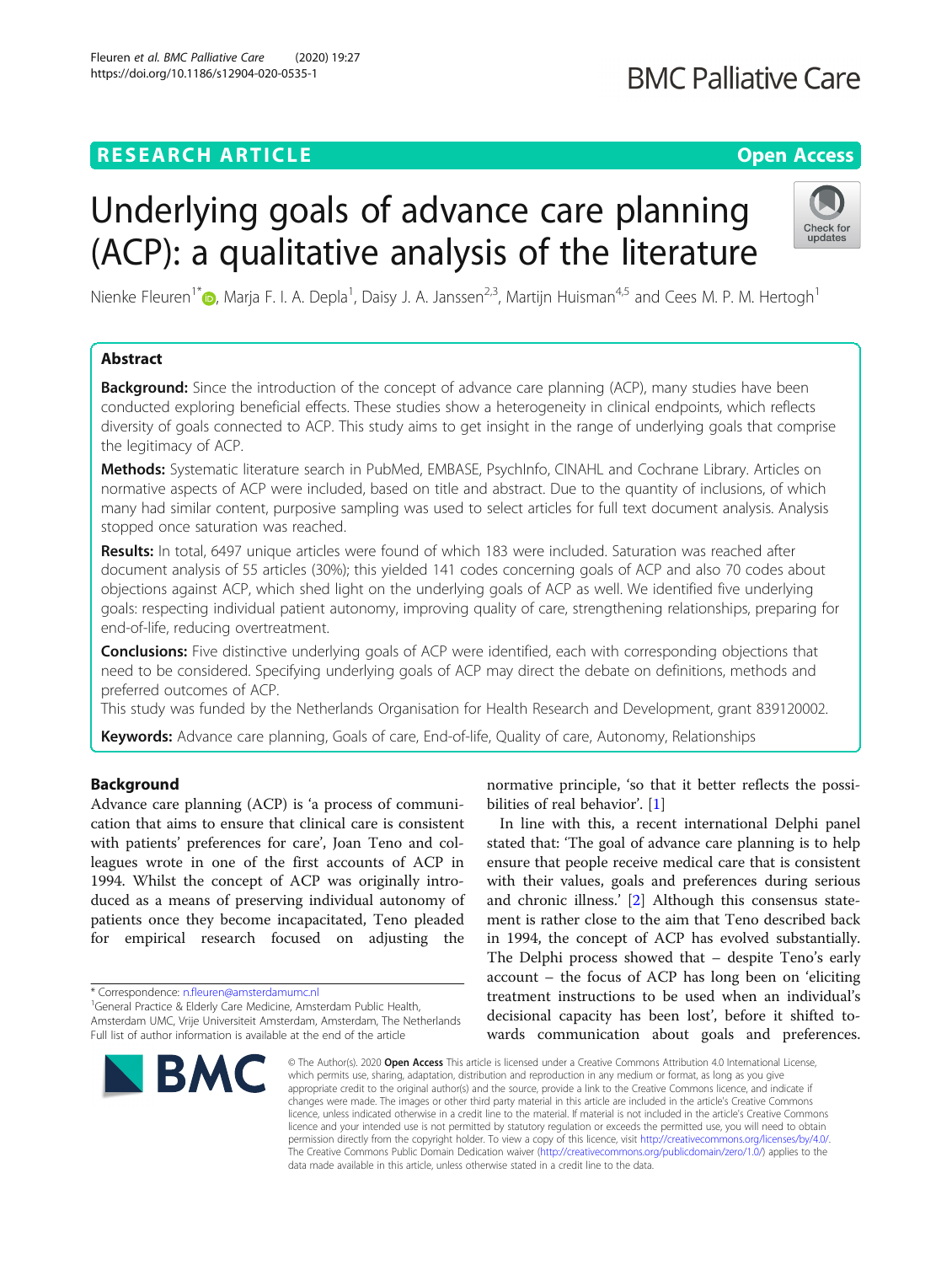Furthermore, the concept of ACP has broadened to include more patient groups and even healthy individuals [[3\]](#page-13-0). In the past few decades, a variety of goals and supposed beneficial effects of ACP has been described and researched, highlighting this shift of the concept. For example, the Study to Understand Prognoses and Preferences for Outcomes and Risks of Treatments (SUP-PORT, 1995) aimed 'to improve end-of-life decision making and reduce the frequency of a mechanically supported, painful, and prolonged process of dying' [\[4](#page-13-0)], whereas the European ACTION project (2016), focusing on patients with advanced lung or colorectal cancer, hypothesizes that ACP 'improves the quality of life and reduces the symptom burden of patients'. [[5\]](#page-13-0) Until 2018, the Wisconsin-based ACP program Respecting Choices® stated on its website that Respecting Choices (RC) 'helps to achieve the Triple Aim for patients who use the most health services and need the most support: RC improves patient care experience; RC improves population health; RC reduces the per capita cost of care.' [[6\]](#page-13-0) Two years later, the same website asserts that lowering health care costs is not an aim of the Respecting Choices®. Instead, its aim 'is to support person-centered decision making'. [[7\]](#page-13-0)

This heterogeneity in the concept and envisaged outcomes of ACP reflects diversity and development in underlying goals. Although they are not always explicitly mentioned, identifying which goals prevail is crucial in understanding both motivation and hesitation among health care professionals and patients while engaging in ACP. If not all participants are aware of the goals, do not share the same goals, or if they do not endorse these goals, they might hesitate to invest their time in ACP. Discussing and defining goals prior to development of an ACP intervention might help in reaching these goals and overcoming barriers to successful implementation.

This study aims to identify underlying goals of ACP, according to scientific literature. It focuses on empirical studies as well as contemplative articles to get insight in the range of goals that comprise the legitimacy of ACP.

#### Methods

A systematic literature search was conducted in PubMed, EMBASE, PsychInfo, CINAHL, and Cochrane Library, using various search terms for ACP and goals. As we expected moral goals and values to be relatively often discussed in articles describing cultural or religious minorities, we included 'spiritual', 'cross-cultural comparison', and 'religion' in our broad spectrum of search terms. The search was performed on November 29, 2017. For the complete search, see Additional file [1](#page-12-0).

The systematic literature search was performed in order to identify potentially relevant papers on goals of ACP that could be included in the critical interpretive synthesis [\[8](#page-13-0)]. Search results were screened for inclusion by two reviewers (variable couples) independently on title and abstract (Table 1). We included articles on normative aspects of ACP, including goals and objections, irrespective of article type including qualitative and quantitative original research, reviews, articles on legal and ethical aspects, contemplative articles, editorials etc. Inconsistencies were discussed between the two reviewers until agreement was reached.

Subsequently, a critical interpretive synthesis of the included papers was conducted. According to Dixon-Woods, 'the product of the synthesis is not aggregations of data, but theory grounded in the studies included in the review.'  $[8]$  $[8]$  This means that we did not simply count the goals of ACP in the included studies; as the objective of our study was to obtain a more comprehensive understanding of the range of goals that comprise the legitimacy of ACP, we used the included studies as material for a qualitative document analysis. Anticipating that after analyzing a certain amount of full text articles no more underlying goals of ACP would be identified (i.e. data saturation would be reached), we used the qualitative method of purposive sampling for full text analysis [\[8](#page-13-0)]. Purposive sampling is used in interview studies and describes the practice of explicitly selecting cases that are likely to generate appropriate and useful data [\[9](#page-13-0)]. Applying this concept, we classified the included articles according to article type (empirical; review; contemplative) and the main focus of the article (ACP in general / focus not specified; ACP for specific cultural or religious groups; ACP in specific settings or for patients with specific diseases). Combining these three options for article type and three options for main focus resulted in nine categories. Every included article was assigned to one out of these nine categories, based on title and abstract (Table [2\)](#page-2-0). This was done by one researcher (NF).

For the qualitative analysis – the critical interpretive synthesis of the literature – we selected articles from the sampling frame i.e. the 183 included articles. We aimed

Table 1 in- and exclusion criteria

| Inclusion criteria                                                                      |  |
|-----------------------------------------------------------------------------------------|--|
| About ACP as a process                                                                  |  |
| Normative aspects of ACP as a major topic                                               |  |
| Abstract includes at least one goal of ACP or reflects upon goals or<br>barriers of ACP |  |
| Publication >1990                                                                       |  |
| Language: English, German or Dutch                                                      |  |
| Full text available via the library of our institution (VU and VUmc)                    |  |
| <b>Fxclusion criteria</b>                                                               |  |
| About children or adolescents                                                           |  |
| About psychiatric disorders                                                             |  |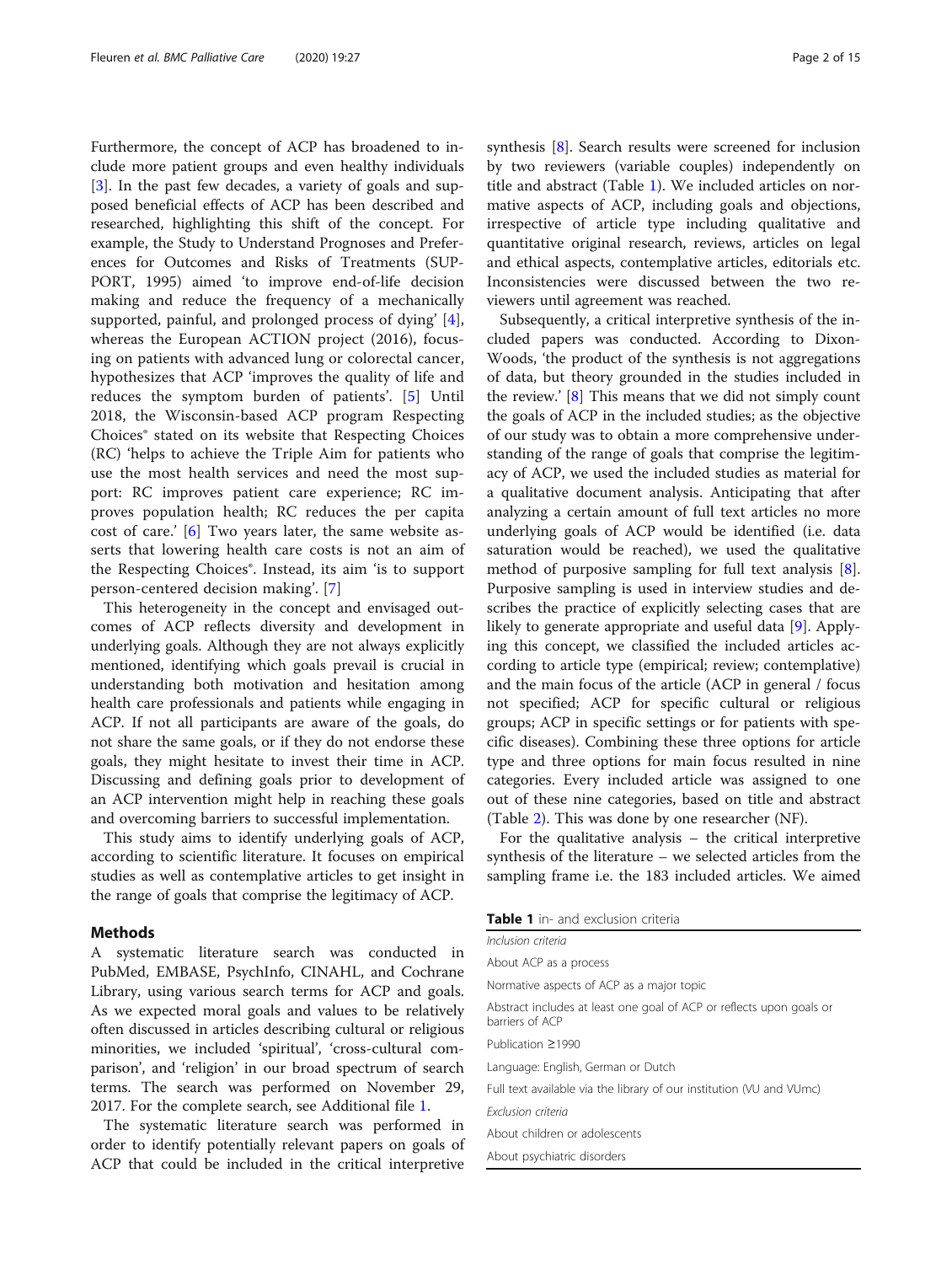<span id="page-2-0"></span>Table 2 criteria for categorizing articles

| Type of article                                                                                          | Main focus                                                         |
|----------------------------------------------------------------------------------------------------------|--------------------------------------------------------------------|
| 1. Empirical studies including<br>focus groups and interviews                                            | A. Not specified                                                   |
| 2. Reviews, both narrative and<br>systematic                                                             | B. Culture including<br>ethnic and religious minorities            |
| 3. Contemplative articles, for<br>instance ethical literature,<br>commentaries, letters to the<br>editor | C. Disease or setting such as<br>nursing home or operating<br>room |

at selecting a variety of articles, starting with 20% of each category. Within each category, we selected the top 20% of articles with the most extensive reflections upon goals or objections against ACP. This was done by two researchers (NF and MD), who independently scored all abstracts per category from 1 (low expectations about extensiveness of reflections upon goals or objections against ACP) to 5 (high expectations), based on title and abstract. We included articles which reflected on objections against ACP, as those reflections might reveal and challenge underlying goals. Subsequently, the two researchers (NF and MD) discussed their ratings and expectations per article, after which they decided on a final score. Based on the sum scores, all articles were sorted per category from most to least extensive reflections on ACP. The top 20% of each category was selected for full text document analysis. If the cut-off of 20% was between articles with the same scores, the two researchers jointly selected which article(s) were to be included.

After analysis of 20% of articles, we checked if saturation had been reached. We plotted how many codes had been added by each additional article. If the slope of the graph would be around zero, saturation was believed to be reached. If not, the next 10% of the ranked articles per category were selected by the two researchers (NF and MD) in the same manner, until saturation was reached.

Document analysis was performed on selected articles. Citations about goals of ACP and objections against ACP were coded in a constant comparative method, creating provisional categories and defining their boundaries increasingly precise along the way, resulting in meaningful categories. This was done in ATLAS.ti version 7.5.16 (ATLAS.ti GmbH, Berlin) by one researcher (NF).

Codes were organized in a code tree, which was made and adapted from the third article onwards, and was discussed between two researchers (NF and MD). After analyzing 10% of the articles, all codes were discussed within the research team. After analyzing 20%, we inductively identified sets of goals. Within each set, all goals were consistent with each other and did not conflict. Each set was covered by a distinctive underlying goal of ACP. The classification and designation of underlying goals were extensively discussed within the research team.

### Results

Among 4402 abstracts screened, 183 articles were eligible for full text document analysis. In the first round of qualitative document analysis (37 articles; 20%), 130 codes for goals of ACP and 63 codes for objections against ACP were found. As saturation had not been reached at this stage, another 18 articles were analyzed, resulting in 18 additional codes, of which 11 about goals and 7 about objections of ACP (Fig. [1](#page-3-0) and Additional file [2\)](#page-12-0). Fig. [2](#page-4-0) shows that saturation had been reached at this point. Characteristics of the included articles are listed in Table [3.](#page-5-0)

#### Underlying goals of ACP

The 141 codes about goals and 70 codes about objections were classified into five underlying goals of ACP. These underlying goals are: respecting individual patient autonomy, improving quality of care, strengthening relationships, preparing for end-of-life, and reducing overtreatment.

### Respecting individual patient autonomy

With this underlying goal, individual patient autonomy is considered to be at the basis of ACP. The process of ACP is meant to extend individual autonomy to stages of decisional incapacity.

'Advance care planning is generally championed as a means by which competent patients can extend their involvement in and control of decisions regarding their own health care beyond the point at which they lose capacity as a result of illness or injury.' [art.30] [\[39](#page-13-0)].

According to this underlying goal, ACP supports that health care decisions will be based upon patient preferences. Treatments will be aligned with those preferences. The process of ACP increases patients' sense of control. Besides, it shifts responsibility from family members and health care professionals to patients. In this way, ACP also protects health care professionals against liability risks and claims of relatives with different opinions on what the patient would have wanted: they might use ACP documentation as evidence that treatment decisions were made according to patient preferences instead of the health care providers' own ideas.

'ACP may also provide the health care provider proof against angry, distant relatives about what the patient really wanted.'  $[\text{art. 1}]$   $[10]$  $[10]$ .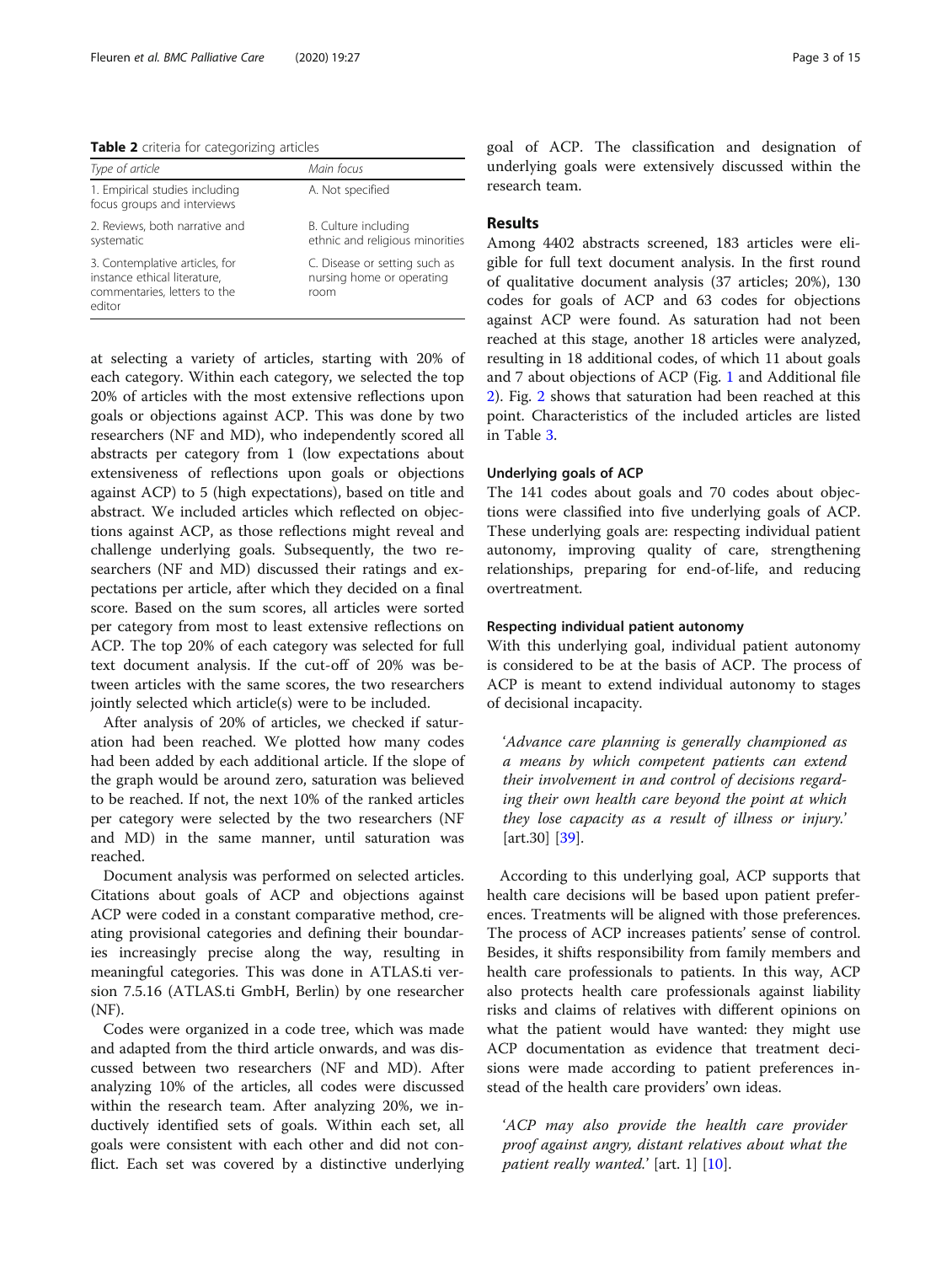<span id="page-3-0"></span>

Focussing on individual patient autonomy, ACP is acknowledged as an advancement of the practice of advance directives (ADs), which was introduced in the 1990s [[53](#page-14-0)]. Although respect for patient autonomy – and even extending it to stages of incapacity – has been generally accepted, implementation of ADs proved to be difficult. Critics emphasized that preferences might change over time or with progression of disease. ACP is thought to overcome most of these difficulties, as it is a continuous process of defining, reconsidering, and documenting preferences. Also, ACP might improve the applicability of ADs, by specifying how the AD is to be used.

'ACP should clarify whether decisions are to be made by consensus of the family or by one person only, and the amount of leeway they have when interpreting preferences.'[art. 1] [[10\]](#page-13-0).

In the end, ACP helps the patient to get as close as one might get to full self-determination. While respecting individual patient autonomy, one places the personal goals and values of the competent patient central. The actions of both family members and caregivers are directed by the patient through written or oral advance statements. The question remains if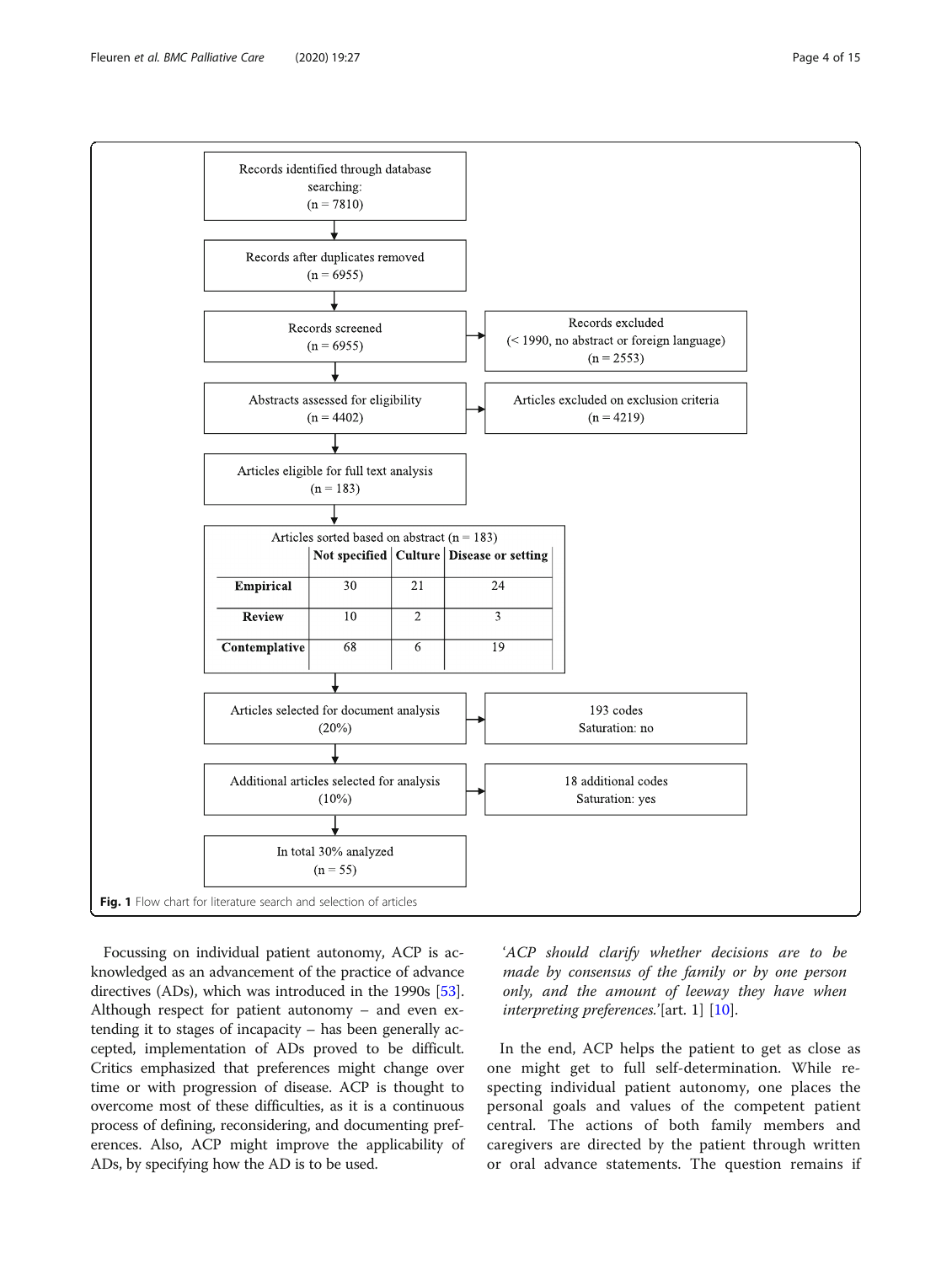<span id="page-4-0"></span>

even the future incompetent self – for example the demented patient – should be subordinated to the values she formerly held, a concept known as 'precedent autonomy'.

Similarly, one may argue that an advance directive should be honored because what the patient earlier said she wanted is what she truly wants now even though she is too incapacitated to know what she wants now. [art. 50] [[59\]](#page-14-0).

If the underlying goal of respecting individual patient autonomy prevails, precedent autonomy tends to be higher valued than the current interests of the patient. This distinguishes this underlying goal from other goals, in which formerly held values play a less important role. The underlying goal of respecting individual patient autonomy is the only one in which pre-defined preferences (or, if not available, reconstructions of what the patient would have wanted) outweigh the current best interest of the patient (what would be 'best' for the patient in the current situation).

#### Improving quality of care

According to the underlying goal of improving quality of care, ACP is a means of tailoring care to the patients' needs, especially at the end of life. Unlike the underlying goal of respecting individual patient autonomy, with this goal, patient needs are more important than patient

preferences. Tailoring treatment decisions to patient needs means striving to integrate professional standards and patient preferences.

Preparing patients for such decisions shifts the focus away from premature treatment decisions based on incomplete or hypothetical information and ensures that complex health care decisions are based on a more comprehensive set of considerations, including the current clinical context, shifting and evolving goals, and patients' and surrogates' needs. [art. 8] [[17\]](#page-13-0).

Thus, shared decision making is a prerequisite for patient-centred care, and ACP is a means of improving patient participation in shared decision making. For patients without decision making capacity, this means that health care professionals try to find out what values the patient holds and what preferences they used to have, so these preferences can be integrated in clinical decision making. Ideally, this process starts before the patient loses decision making capacity.

For patients with decision making capacity, this means being prepared for in-the-moment decision making. Through ACP, patients will be informed about their illness and know about their prognosis, enabling health care professionals to prepare patients for conscious endof-life decision making.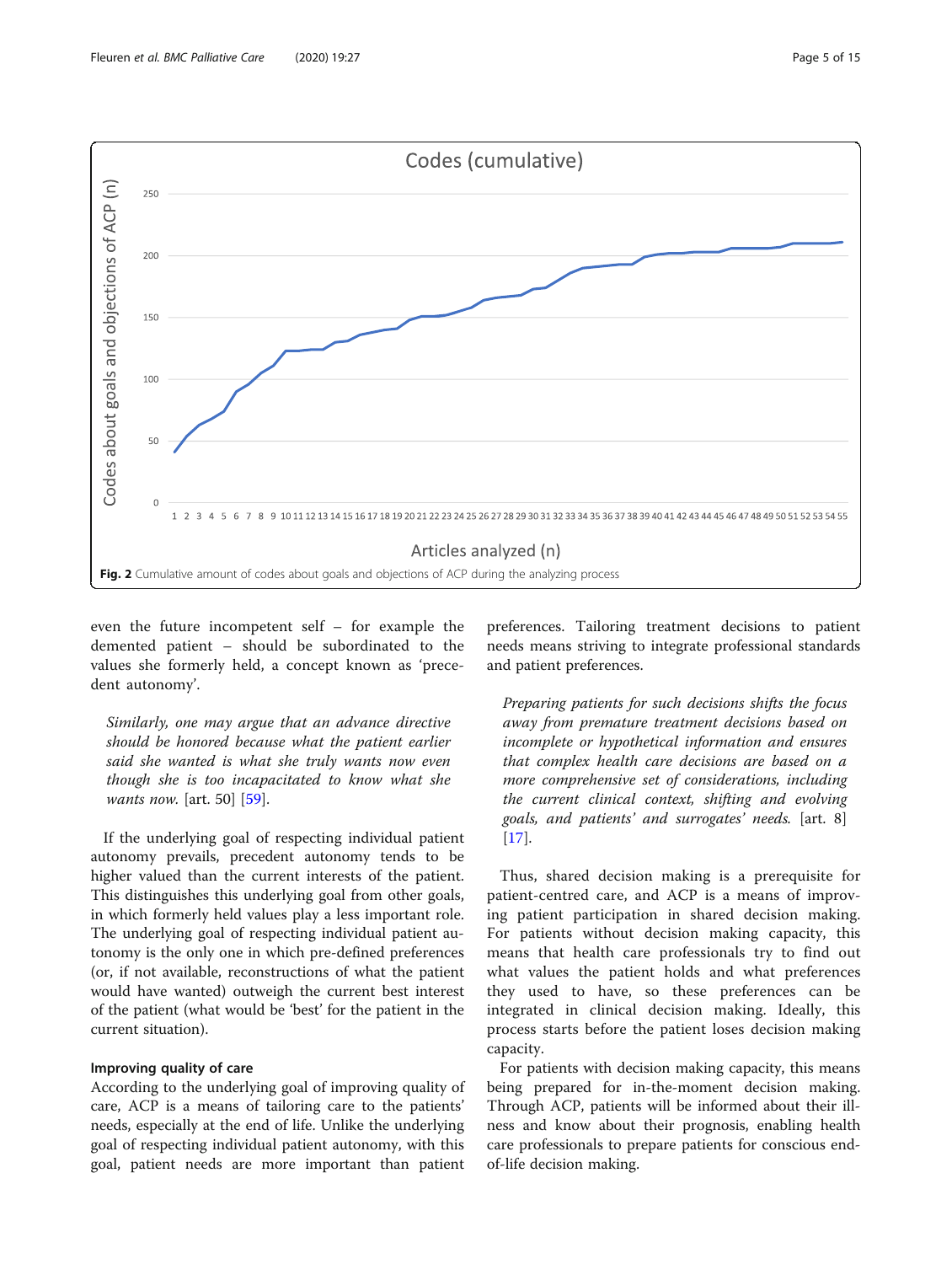# <span id="page-5-0"></span>Table 3 Included articles, analyzed in rounds 1 and 2

| First round (37<br>articles, 20%) | Category                                 | Article type      | Study characteristics                                                                                                                                                                                                                                                                                                                                                                       |
|-----------------------------------|------------------------------------------|-------------------|---------------------------------------------------------------------------------------------------------------------------------------------------------------------------------------------------------------------------------------------------------------------------------------------------------------------------------------------------------------------------------------------|
| 1 Kolarik 2002<br>$[10]$          | Contemplative,<br>focus not<br>specified | Conceptual paper  | List of objectives for ACP: patient objectives, family or surrogate<br>objectives, health care provider objectives, desirable characteristics of<br>the process.                                                                                                                                                                                                                            |
| 2 Hackler 2004<br>$[11]$          | Idem                                     | Ethical paper     | Exploration of two kinds of justifications for advance directives, with<br>two case descriptions.                                                                                                                                                                                                                                                                                           |
| 3 Rietjens 2016<br>$[12]$         | Idem                                     | Editorial         | Editorial for special issue about ACP.                                                                                                                                                                                                                                                                                                                                                      |
| 4 Aitken 1999<br>[13]             | Idem                                     | Overview          | Overview article about ACP for family physicians.                                                                                                                                                                                                                                                                                                                                           |
| 5 Hammes 2001<br>[14]             | Idem                                     | Editorial         | Editorial.                                                                                                                                                                                                                                                                                                                                                                                  |
| 6 Perkins 2007<br>$[15]$          | Idem                                     | Perspective       | Perspective on the role of advance directives.                                                                                                                                                                                                                                                                                                                                              |
| 7 Schicktanz<br>2009 [16]         | Idem                                     | Ethical paper     | Ethical considerations of the interplay between personal and cultural<br>identity in interpreting advance directives.                                                                                                                                                                                                                                                                       |
| 8 Sudore 2010<br>[17]             | Idem                                     | Perspective       | Perspective on the objective of ACP.                                                                                                                                                                                                                                                                                                                                                        |
| 9 Robins-<br>Browne 2014<br>[18]  | Idem                                     | Ethical paper     | Ethical considerations about the complexities of ACP.                                                                                                                                                                                                                                                                                                                                       |
| 10 Johnson<br>2017 [19]           | Idem                                     | Ethical paper     | Ethical considerations about the role of ACP in end-of-life care.                                                                                                                                                                                                                                                                                                                           |
| 11 Van Delden<br>2017 [20]        | Idem                                     | Commentary        | Commentary on the PREPARE-trial.                                                                                                                                                                                                                                                                                                                                                            |
| 12 Vogel 2011<br>$[21]$           | Idem                                     | News item         | News about the Canadian framework for ACP.                                                                                                                                                                                                                                                                                                                                                  |
| 13 Wheatley<br>2015 [22]          | Idem                                     | Ethical paper     | Ethical issues in palliative care, including ACP.                                                                                                                                                                                                                                                                                                                                           |
| 14 Song 2016<br>$[23]$            | Empirical,<br>culture-focused            | RCT               | ACP intervention 'SPIRIT' vs. usual care.<br>Subjects: 210 dyads of patients on dialysis and their surrogates;<br>subgroup analysis of African Americans vs. whites.<br>Outcome measures: dyad congruence on goals of care, surrogate<br>decision-making confidence, patient decisional conflict, surrogate anx-<br>iety, surrogate depression, surrogate post-traumatic distress symptoms. |
| 15 Asai 1997<br>$[24]$            | Idem                                     | Focus group       | Focus group on life-sustaining treatments for terminally ill patients and<br>attitudes towards advance directives and possible barriers to using them<br>in the clinical setting.<br>Subjects: 7 specialists in internal medicine from Japan.                                                                                                                                               |
| 16 Perkins 2002<br>[25]           | Idem                                     | Interview study   | Interviews about cultural attitudes influcancing decisions whether to<br>perform ACP.<br>Subjects: a purposive sample of 26 Mexican-American, 18 Euro-<br>American, and 14 African-American inpatients in Texas, USA.                                                                                                                                                                       |
| 17 Ko 2012 [26]                   | Idem                                     | Focus groups      | Focus group and interview study to explore knowledge, attitudes, and<br>behavior about advance directives in Korean Americans.<br>Subjects: 23 Korean Americans.                                                                                                                                                                                                                            |
| 18 Wicher 2012<br>$[27]$          | Review, culture-<br>focused              | Systematic review | Systematic review of 46 studies examining African American preferences<br>related to end-of-life care and decision making.                                                                                                                                                                                                                                                                  |
| 19 Singer 1998<br>$[28]$          | Empirical, focus<br>not specified        | Interview study   | Interviews about the purpose of ACP.<br>Subjects: 48 patients on hemodialysis.                                                                                                                                                                                                                                                                                                              |
| 20 Robinson<br>2011 [29]          | Idem                                     | Interview study   | Interviews about the applicability and usefulness of an ACP intervention<br>and the ACP process.<br>Subjects: 9 dyads of patients with advanced lung cancer and a family<br>member, who participated in an ACP intervention.                                                                                                                                                                |
| 21 Jeong 2012                     | Idem                                     | Interview study   | Interviews based on the 'Values Clarification Worksheet'.                                                                                                                                                                                                                                                                                                                                   |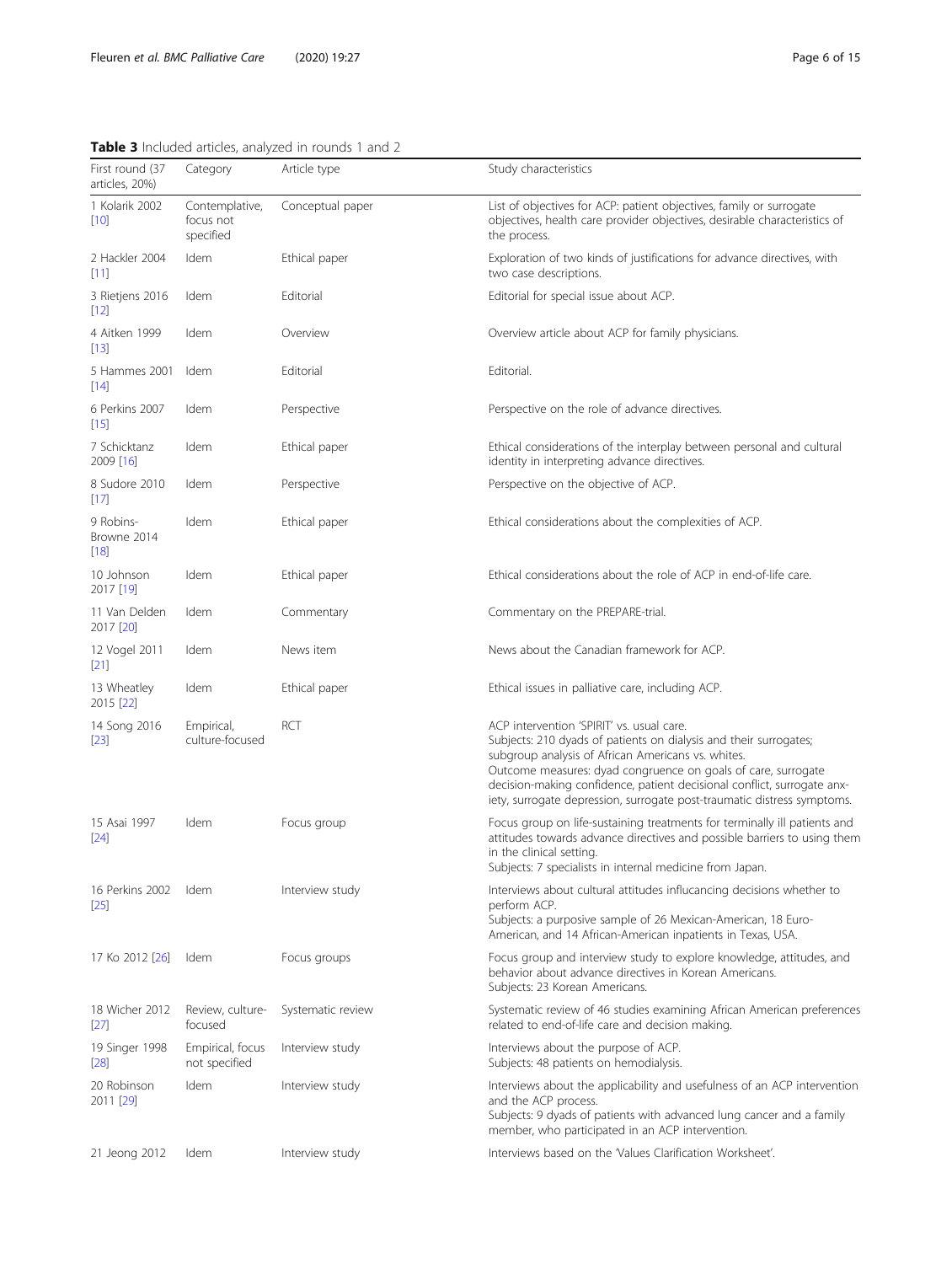| First round (37<br>articles, 20%)      | Category                          | Article type                                                                          | Study characteristics                                                                                                                                                                                                                                                                                                                                                                                                                                                                                                                             |
|----------------------------------------|-----------------------------------|---------------------------------------------------------------------------------------|---------------------------------------------------------------------------------------------------------------------------------------------------------------------------------------------------------------------------------------------------------------------------------------------------------------------------------------------------------------------------------------------------------------------------------------------------------------------------------------------------------------------------------------------------|
| $[30]$                                 |                                   |                                                                                       | Subjects: 3 residents living in an residential aged care facility in<br>Australia, 11 family members, and 13 registered nurses.                                                                                                                                                                                                                                                                                                                                                                                                                   |
| 22 Sudore 2017<br>[31]                 | Idem                              | Delphi study                                                                          | Delphi study on the definition of ACP.                                                                                                                                                                                                                                                                                                                                                                                                                                                                                                            |
| 23 Rhee 2013<br>$[32]$                 | Idem                              | Interview study                                                                       | Interviews on the impact of ACP on interpersonal relationships.<br>Subjects: 17 general practitioners in Australia.                                                                                                                                                                                                                                                                                                                                                                                                                               |
| 24 Michael 2017<br>$[33]$              | Idem                              | Focus groups                                                                          | Focus groups exploring awareness, attitudes, and experiences of ACP.<br>Subjects: 15 community dwelling older people and 27 unrelated<br>offspring/caregivers of older people.                                                                                                                                                                                                                                                                                                                                                                    |
| 25 Martin 1999<br>$[34]$               | Empirical,<br>disease-focused     | Interview study                                                                       | Interviews about experiences with and opinions about ACP.<br>Subjects: 140 patients with HIV/AIDS who had participated in an ACP<br>trial.                                                                                                                                                                                                                                                                                                                                                                                                        |
| 26 Johnson<br>2017 [35]                | Idem                              | Interview study                                                                       | Interviews about patient autonomy and ACP.<br>Subjects: 11 consultant oncologists and 7 palliative medicine doctors.                                                                                                                                                                                                                                                                                                                                                                                                                              |
| 27 Loggers 2014 Idem<br>$[36]$         |                                   | Mixed methods study with survey<br>(quantitative) and interview<br>(qualitative) part | Survey and interview about experiences with ACP.<br>Subjects: 18 patients after hematopoietic cell transplants and 11<br>bereaved caregivers of patients who had died after hematopoietic cell<br>transplant.<br>Outcome measures (quantitative): having a living will; having a formally<br>designated proxy; having discussed some aspect of ACP with family/<br>friend prior to transplant; perceptions of the value of ACP; having<br>discussed mortality risk with the medical team pre transplantation;<br>hope; medical team's commitment. |
| 28 Thoresen<br>2016 [37]               | Idem                              | Participant observation and interviews                                                | Participant observation of ACP conversations, followed by interviews.<br>Subjects: 7 nursing home patients in 7 different nursing homes in<br>Norway and the relatives who joined the ACP conversation.                                                                                                                                                                                                                                                                                                                                           |
| 29 Sellars 2017<br>$[38]$              | Idem                              | Interview study                                                                       | Interviews about patient and caregiver perspectives on ACP.<br>Subjects: 24 patients with end stage renal disease and their caregivers<br>$(n = 15)$ .                                                                                                                                                                                                                                                                                                                                                                                            |
| 30 Johnson<br>2016 [39]                | Review, disease-<br>focused       | Systematic review with thematic<br>analysis                                           | Systematic review of perceptions and experiences on ACP of cancer<br>patients, their families, and health care providers. Thematic analysis was<br>performed on the included studies: 19 quantitative studies, 17<br>qualitative studies, 4 mixed methods studies.                                                                                                                                                                                                                                                                                |
| 31 Mehlis 2016<br>$[40]$               | Review, focus<br>not specified    | Ethical and legal perspective                                                         | Ethical and legal perspective on self-determination and the risk of over-<br>treatment, with a focus on ACP.                                                                                                                                                                                                                                                                                                                                                                                                                                      |
| 32 Llewellyn<br>2017 [41]              | Idem                              | Interview study                                                                       | Interviews about death and dying and reflections on the effect of these<br>conversations.<br>Subjects: 21 healthy adults 54-65 years old.                                                                                                                                                                                                                                                                                                                                                                                                         |
| 33 Sanchez-<br>Gonzalez 1997<br>$[42]$ | Contemplative,<br>culture-focused | Medical history perspective                                                           | Historical perspective on the emergence of advance directives in the<br>USA, as compared to Europe. Focus on cultural differences.                                                                                                                                                                                                                                                                                                                                                                                                                |
| 34 Schmidt<br>2017 [43]                | Contemplative,<br>disease-focused | Overview                                                                              | Overview article about incorporating ACP on hemodialysis units.                                                                                                                                                                                                                                                                                                                                                                                                                                                                                   |
| 35 Holley 2005<br>$[44]$               | Idem                              | Perspective                                                                           | Perspective on the timing, purpose, and effect of ACP in patients with<br>end-stage renal disease.                                                                                                                                                                                                                                                                                                                                                                                                                                                |
| 36 Gastmans<br>2010 [45]               | Idem                              | Ethical perspective                                                                   | Ethical perspective on euthanasia and advance euthanasia directives for<br>patients with severe dementia.                                                                                                                                                                                                                                                                                                                                                                                                                                         |
| 37 Holley 2012<br>$[46]$               | Idem                              | Overview                                                                              | Overview article on the role and timing of ACP for patients with chronic<br>kidney disease and end-stage renal disease.                                                                                                                                                                                                                                                                                                                                                                                                                           |
| Second round<br>(18 articles,<br>10%)  | Category                          | Article type                                                                          | <b>Study characteristics</b>                                                                                                                                                                                                                                                                                                                                                                                                                                                                                                                      |
| 38 Schwartz<br>2002 [47]               | Empirical, focus<br>not specified | Randomized controlled trial (pilot<br>study)                                          | Pilot randomized controlled trial of an ACP intervention.<br>Subjects: 61 ambulatory geriatric patients.                                                                                                                                                                                                                                                                                                                                                                                                                                          |

# Table 3 Included articles, analyzed in rounds 1 and 2 (Continued)

Intervention: ACP discussion with a trained nurse facilitator and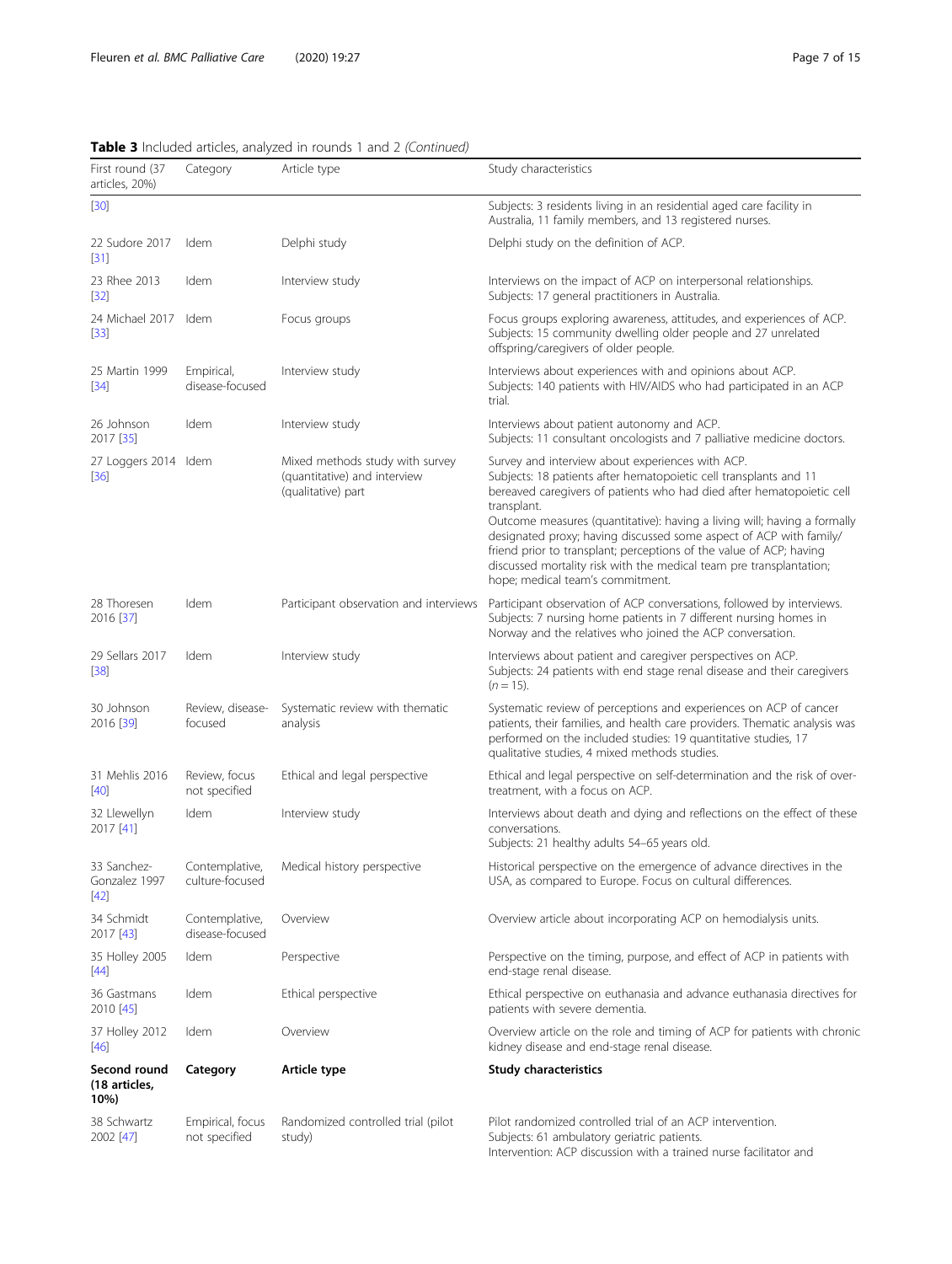| First round (37<br>articles, 20%) | Category                                 | Article type                     | Study characteristics                                                                                                                                                                                                                                                                                                           |
|-----------------------------------|------------------------------------------|----------------------------------|---------------------------------------------------------------------------------------------------------------------------------------------------------------------------------------------------------------------------------------------------------------------------------------------------------------------------------|
|                                   |                                          |                                  | documentation of patient goals and preferences.<br>Control: Massachusetts Health Care Proxy form.<br>Outcome measures: knowledge of ACP; treatment preferences (and<br>congruence between patient and health care agents; response shifts in<br>values; quality of life.                                                        |
| 39 Seymour<br>2004 [48]           | Idem                                     | Focus groups                     | Focus groups on advance care statements.<br>Subjects: 32 older people or their representatives.                                                                                                                                                                                                                                 |
| 40 Cornally 2015 Idem<br>$[49]$   |                                          | Focus groups                     | Focus groups on the implementation of the 'Let me decide' ACP<br>program.<br>Subjects: 15 clinical nurse managers and 2 directors of nursing in long<br>term care facilities where the 'Let me decide' ACP program had been<br>implemented.                                                                                     |
| 41 Stanford<br>2013 [50]          | Empirical,<br>culture-focused            | Focus groups                     | Focus group study on the perceived relevance of ACP in Knysna, South<br>Africa.<br>Subjects: 51 participants including pastors, hospice staff, teachers, and<br>community caregivers in Knysna, South Africa.                                                                                                                   |
| 42 Lee 2016 [51] Idem             |                                          | Interview study                  | Interview study on signing one's own do-not-resuscitate directive<br>among older nursing home residents in Taiwan.<br>Subjects: 11 older nursing home residents from Taiwan.                                                                                                                                                    |
| 43 Zientek 2006<br>$[52]$         | Contemplative,<br>culture-focused        | Ethical perspective              | Ethical considerations regarding end-of-life care and the role of advance<br>directives in Texas, and their impact on Roman Catholic health care<br>providers.                                                                                                                                                                  |
| 44 Prendergast<br>2001 [53]       | Contemplative,<br>disease-focused        | Overview, historical perspective | Historical overview of the development of ACP in the first decade since<br>the Patient Self-Determination Act, with a focus on its importance for<br>intensive care units.                                                                                                                                                      |
| 45 Kuhlmann<br>2016 [54]          | Idem                                     | Overview, historical perspective | Overview of the development and importance of ACP for patients with<br>end-stage renal disease.                                                                                                                                                                                                                                 |
| 46 Drought<br>2002 [55]           | Review, focus<br>not specified           | Review and ethnographic study    | Literature review on the role of choice in end-of-life decision making,<br>followed by an ethnographic study.<br>Subjects: 88 terminally ill patients with solid tumor cancer or AIDS who<br>were followed longitudinally, together with 1-3 of their family members<br>or friends, and 2 of their outpatient clinic providers. |
| 47 Robertson<br>1991 [56]         | Contemplative,<br>focus not<br>specified | Opinion                          | Opinion article on the role of advance directives.                                                                                                                                                                                                                                                                              |
| 48 Levinsky<br>1996 [57]          | Idem                                     | Opinion                          | Opinion article on the purpose of advance medical planning.                                                                                                                                                                                                                                                                     |
| 49 Darr 1996<br>$[58]$            | Idem                                     | Overview                         | Overview article on the use of advance directives.                                                                                                                                                                                                                                                                              |
| 50 Davis 2002<br>$[59]$           | Idem                                     | Ethical perspective              | Ethical perspective on the concept of precedent autonomy in advance<br>directives.                                                                                                                                                                                                                                              |
| 51 Edwards<br>2011 [60]           | Idem                                     | Ethical perspective              | Ethical perspective on the concept of precedent autonomy and the<br>theory of 'the other self' in relation to advance directives.                                                                                                                                                                                               |
| 52 Ahluwalia<br>2012 [61]         | Idem                                     | Letter to the editor             | Comment stating that an earlier article wrongfully used a too narrow<br>definition of ACP.                                                                                                                                                                                                                                      |
| 53 Wolff 2012<br>[62]             | Idem                                     | Ethical perspective              | Ethical perspective on the role of autonomy, quality of life, and advance<br>directives in end-of-life decision making for patients with dementia.                                                                                                                                                                              |
| 54 Davison 2006<br>[63]           | Empirical,<br>disease-focused            | Interview study                  | Interviews on the role of hope in the context of ACP.<br>Subjects: 19 patients with end-stage renal disease.                                                                                                                                                                                                                    |
| 55 Piers 2013<br>[64]             | Idem                                     | Interview study                  | Interviews on the views of older people on ACP.<br>Subjects: 38 older people (71-104 years old) with limited prognosis due<br>to malignancy, organ failure, or frailty.                                                                                                                                                         |

# Table 3 Included articles, analyzed in rounds 1 and 2 (Continued)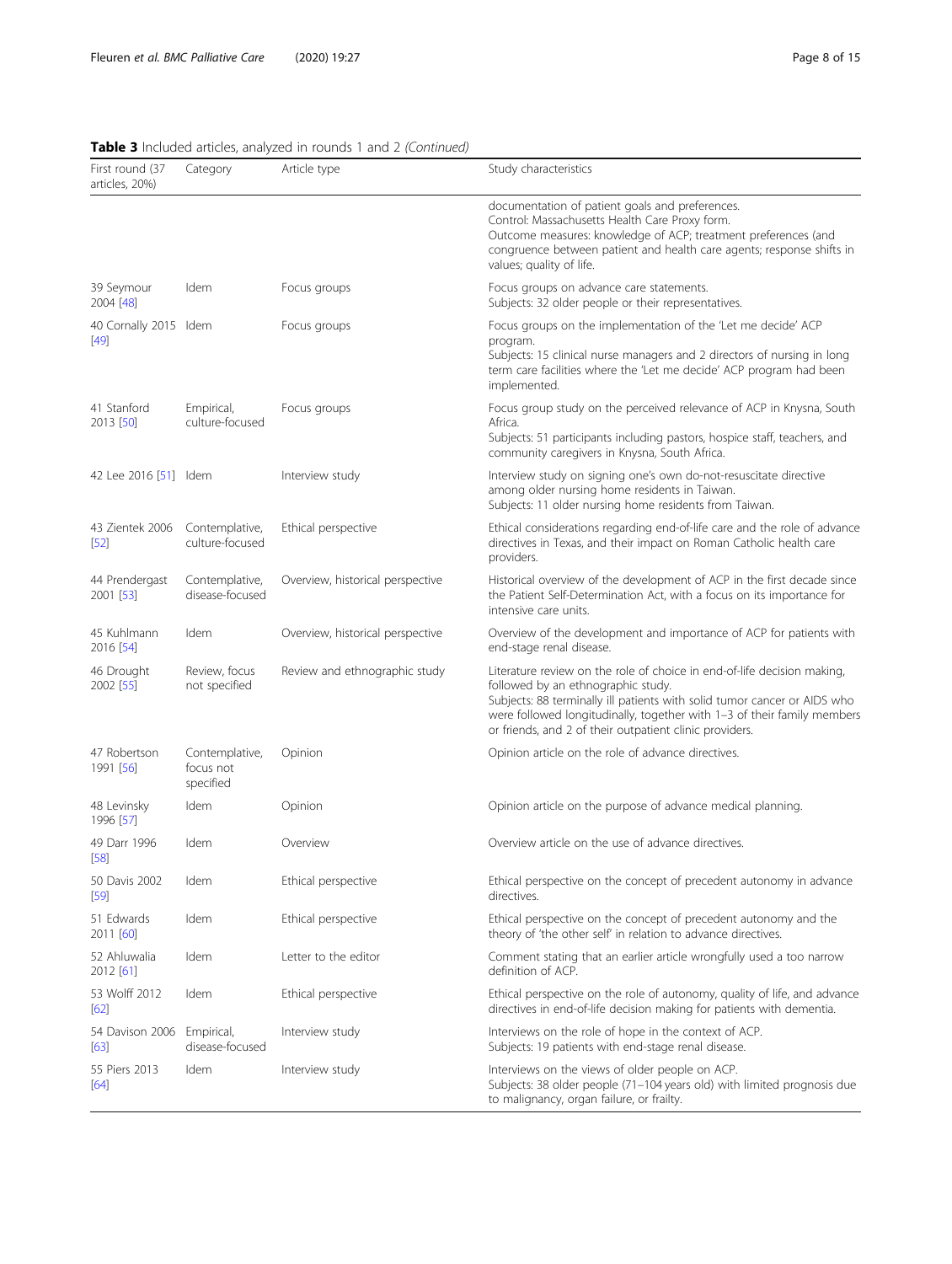'The outcomes will, of course, often still be sad and painful, but the process will ensure that the key values relevant to the context have been adequately considered.' [art. 9] [\[18\]](#page-13-0).

The underlying goal of improving quality of care supposes that timely discussions about preferences and prognosis, will make patients receptive to palliative care options earlier in their illness trajectory. This enables the health care professional to initiate palliative care in time.

'ACP assists clinicians challenged by treatment cessation decisions, particularly in OP [older persons] where extended life expectancies may be associated with co-morbidities and increasing frailty.' [art. 24] [[33\]](#page-13-0).

Jointly, patients or their surrogate decision makers, family members and health care professionals take health care decisions that are in the best interest of the patient. Quotes like 'improving end-of-life care' and 'a good death' were frequently found, which means that there is a supposed consensus about what 'high-quality end-of-life care' or 'a good death' is.

'A "good death" contributes to organizational maintenance, while 'bad' deaths drain resources and create emotional distress in staff and families. ACP, therefore, may benefit not only patients with terminal illness but also the healthcare institution by systematizing and encouraging "dying well".' [art. 26] [[35\]](#page-13-0).

With the underlying goal of improving quality of care, health care professionals have an interest in ACP. Because health care professionals need to know patient preferences for care, it remains usually the health care professional who determines what subjects are to be discussed, at which moments these discussions should occur, and what options there are. This enables them to provide good quality care.

At the end of life, patients are vulnerable to being influenced by others. In reaction to potential threats to the patients' wellbeing, health care professionals feel the urge to stand up for their patients. ACP helps them to define what would be best for a particular patient in a particular situation. This also reduces the burden on health care professionals

'Staff felt they were now in a position to provide care that was largely based on the wishes of residents. For many this created a sense of "knowing how to care".' [art. 40] [\[49](#page-14-0)].

# Strengthening relationships

With this underlying goal, ACP is neither primarily about autonomy nor about decisions. Outcomes in terms of chosen treatments are less important than the harmony of the process. Through discussions about presently held values as well as preferences for future care, families and health care professionals enhance their commitment to the patient.

'Patients recognize that they cannot anticipate all the possible circumstances of dying. However, they can direct the people who have cared for them in their lives to continue to care for them as they die.' [art. 44] [\[53](#page-14-0)].

Especially at the end of life, patients want others to support them. This will relieve the burden of illness and physical decline. It enables family and friends to show their empathy with the patient.

'Patients also used the interview to acknowledge the closeness and importance of the relationship with their participating family members.' [art. 20] [\[29](#page-13-0)].

Besides, ACP empowers families in standing up for the patient, enhancing relational autonomy and experience more agreement about goals of care.

'The participants appreciated the positive impacts that ACP could have on interpersonal relationships, such as enhancing patient-family relationships, helping resolve conflicts between families and health professionals and improving trust and understanding between patients and health professionals.' [art. 23] [[32\]](#page-13-0).

#### Preparing for end-of-life

With this underlying goal, ACP is a means of preparation for, and of coming to terms with end-of-life. Unlike the underlying goal of individual autonomy, this underlying goal focuses on finding meaning and peace of mind, which can be supported by discussing the future.

'ACP facilitated the old person to continue to realise 'the essence of their being', to experience 'gerotranscendence' in end-of-life moments, and to die in a way consistent with 'the essence of their being', as they wished.'  $[art. 21]$   $[30]$  $[30]$  $[30]$ .

Discussions focus on personal values and concerns rather than on care decisions. In this way, both patients and their loved ones feel able to cope and experience a relief of anxiety, depression and burden.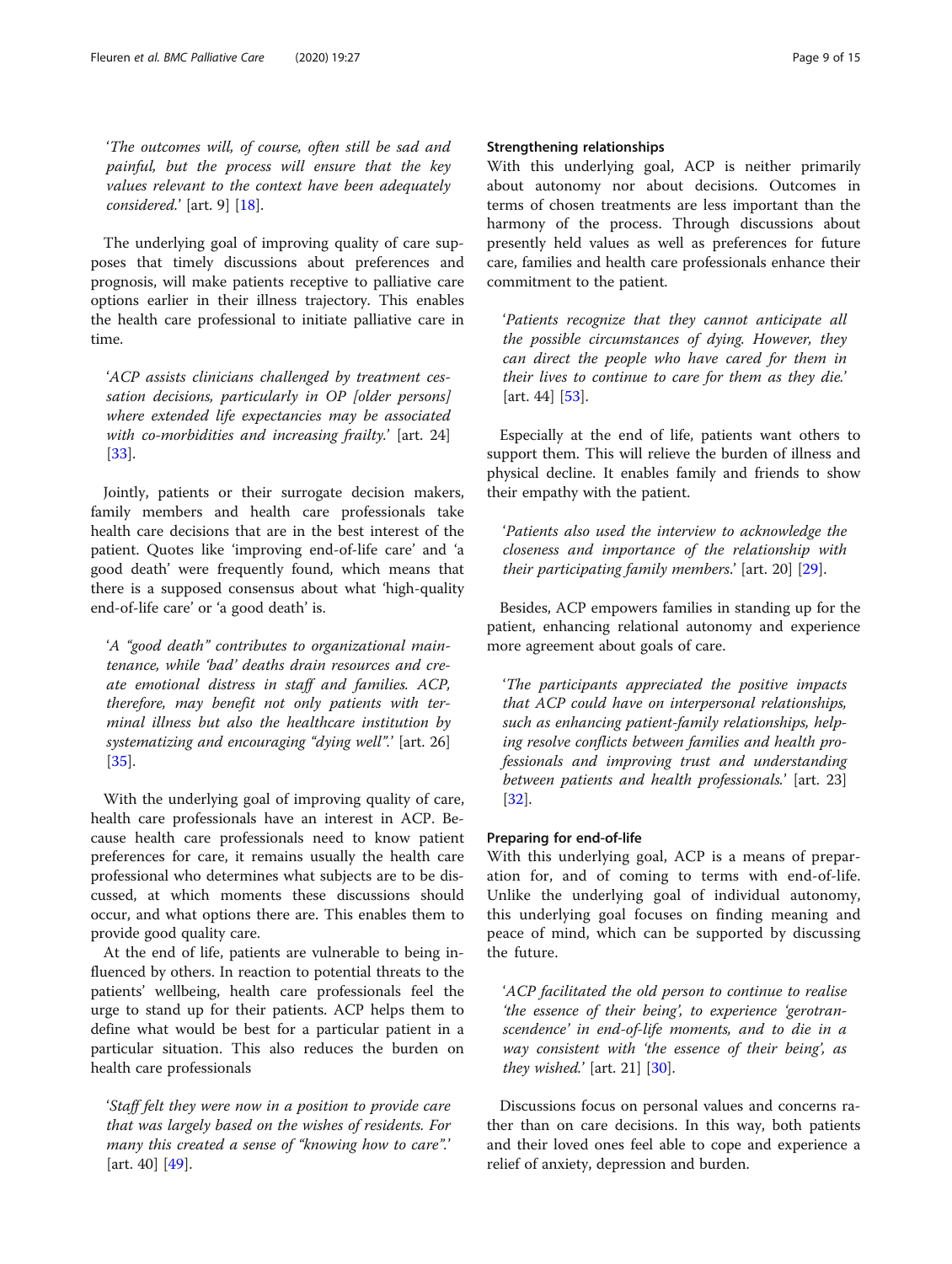'One participant commented on the way in which ACP helped him to consider the manner of his death and the way in which that would affect his children. He concluded that confronting and planning for his death were important steps in helping him and his children cope.' [art. 25] [\[34](#page-13-0)].

This provides the opportunity to accept the prospect of death and prepare emotionally for death and dying. If the patient prefers to avoid discussions about resuscitation or other life-sustaining treatment, according to the underlying goal of preparing for end-of-life, those issues should not be discussed.

'Most older persons in this study wanted to plan for or control the end-of-life stage, but only for those issues made important to them in their own experi-ences or fears.' [art. 55] [\[64](#page-14-0)].

## Reducing overtreatment

With this underlying goal, ACP is a means of defining value for money at the end of life. Its focus on medical interventions places this underlying goal close to improving quality of care. With both goals, the judgement of health care professionals is important. This judgement defines the reasonable options that the patients is allowed to consider. However, if reducing overtreatment is the main underlying goal, the outcome is defined in terms of health care use and the extent to which resources are used efficiently.

'It is clear that attempting CPR [cardiopulmonary resuscitation] would be physiologically futile for some patients. It might also cause psychological distress to others, lead to an undignified death and deflect the cardiac arrest team away from other patients.' [art. 13] [[22](#page-13-0)].

Reducing overtreatment is attractive to policy makers, because from an economics perspective, it is assumed that ACP will reduce cost without reducing quality of life.

'A further concern may be that financial resources not be squandered in prolonging a life of very low quality. ( … ) Decisions to forgo costly treatment that has little benefit at the end of life should be easier if the patient has specifically declined it.' [art. 2]  $[11]$  $[11]$  $[11]$ .

Through ACP, limited resources will be used appropriately, while reducing costs for patients as well as for society.

'Even when the purpose is not cost containment, there may be a philosophical emphasis on limiting, rather than maintaining, treatment. For example, one physician described advance planning as a method to "avoid excessive and undesired interventions in the final years of life."  $\lceil \text{art. } 48 \rceil$   $\lceil 57 \rceil$ .

'Patients who had discussions with their physicians about end-of-life planning, received less aggressive medical care at the end of life and were transferred to hospice care earlier.' ['Die Patienten, die Gespräche mit ihren Ärzten über die Planung der letzten Lebensphase geführt hatten, erhielten weniger aggressive medizinische Behandlung vor dem Tod und wurden früher ins Hospiz verlegt.'] [art. 31] [[40](#page-13-0)].

## **Objections**

For each underlying goal that we identified, specific objections were identified as well. These objections are to be seen as risks of each particular underlying goal of ACP.

The main objection against the autonomy goal is that it may suggest more control than is possible, because future circumstances and preferences are unpredictable and often much more complicated than anticipated.

'However, broad values statements, such as wanting to maintain dignity or be free from pain, are often too general to inform individual treatment decisions. Even specific treatment preferences may be difficult to extrapolate to specific clinical situations.' [art. 8] [[17\]](#page-13-0).

Treatment decisions may be based on preferences that the patient formerly held, without knowing if the patient would still hold them in current circumstances. Besides, following (formerly held) preferences, might contravene the interests of the patient. Another objection against the underlying goal of individual patient autonomy is that it denies that decision making is engaged and emotional, rather than rational.

'Perhaps the greatest problem with the choice model is that it assumes that we can accept and choose our death long before the inevitability and reality of our dying becomes apparent. In other words, it proposes that rational and cognitive ways of knowing can subordinate our emotional, psychological, and embodied experiences.' [art. 46] [[55\]](#page-14-0).

The main objection against the underlying goal of improving quality of care, is that it may become a moral imperative for both patients and health care professionals to be involved in ACP discussions. After all, if the patient does not express any preferences, it would be impossible for health care professionals to deliver high-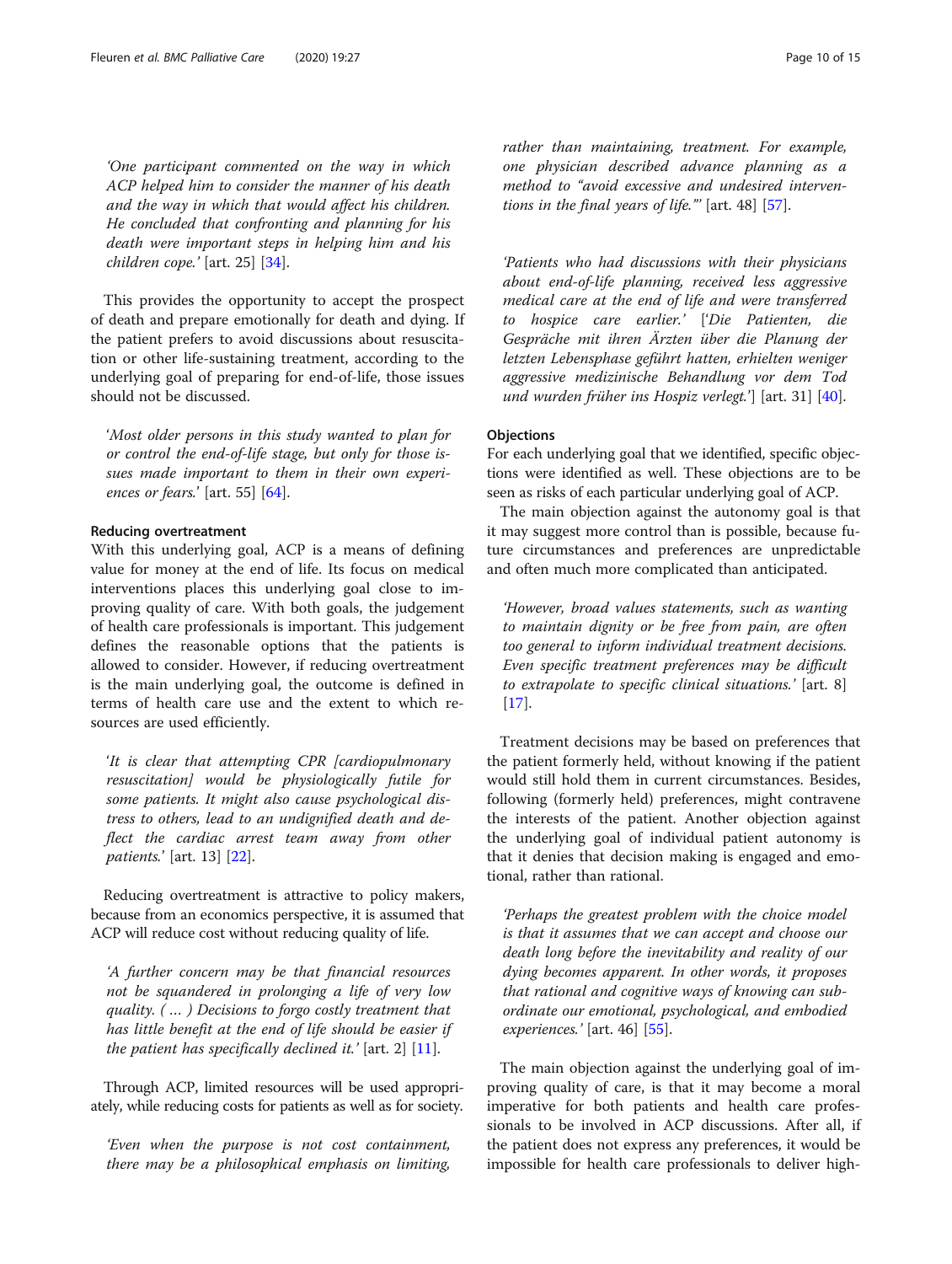<span id="page-10-0"></span>quality patient-centered care, which has become the norm.

'It is claimed by some that involvement in ACP has already come to be seen as a 'moral imperative'. Such an understanding of ACP would make it difficult for those who do not wish to participate to resist doing so.' [art. 9]  $[18]$  $[18]$  $[18]$ .

Another controversial aspect of the underlying goal of improving quality of care, is that ACP primarily seems to serve health care professionals and the health care system. ACP makes it easier for physicians to make health care decisions, both practically and emotionally, because part of the responsibility is shifted to the patient. Also, the patient is supposed to be better prepared through ACP, which makes it easier for health care professionals to deal with deterioration. As one health care professional put it:

'"Sometimes I think it's just to make us ourselves feel better, that we've ticked all the boxes, that we've made it very clear to the patient where things are at, so that, you know, ( … ) if the family or the patient does, I mean, deteriorate and they seem to be taken by surprise by it we can, sort of, feel like we've almost as if we've said, well, I told you so." [art. 26]  $[35]$  $[35]$ .

The underlying goal of strengthening relationships has been criticized for serving the needs of family members more than patients' needs and individual patient autonomy. Some older people fear that their children might take control too early or financially abuse their parents. Thus, if the underlying goal of ACP is strengthening relationships, one should be aware that the patient might be overlooked.

'( … ) ACP can be beneficial for residents' relatives, as it may ease their decision making. Whereas relatives' wellbeing and confidence in their role as surrogate decision maker may be important outcomes of ACP, the patient's values and preferences should be central.' [art. 3] [[12](#page-13-0)].

The main objection against the underlying goal of preparing for end-of-life, is that it holds the risk that ACP is regarded as a panacea. Although ACP discussions might ease patients and their loved-ones, health care professionals should be aware that improving satisfaction and quality of life comprises more than providing ACP.

'Likewise, another review of the elements of EOLC [end-of-life care] that patients ranked as being important showed that quality EOLC is not simply a matter of preference expression or control over decision-making, but a complex amalgamation of: effective communication; shared decision-making; expert care; respect and compassion; trust and confidence in clinicians; an adequate environment for care; and strategies that minimise the burden on families.' [art. 10] [[19\]](#page-13-0).

The underlying goal of reducing overtreatment contains the risk that ACP processes are regarded as 'death panels', limiting treatments for certain patients or patient groups.

'Some patients and caregivers, including those who had completed ACP, had initially interpreted ACP to signify death and defeat, and some became "disturbed" by ACP because they believed it was being used as a mechanism "to knock patients off."' [art. 29] [[38\]](#page-13-0).

Besides, some patients prefer to rely on God or to accept the mandate of nature. They do not want their treatments to be limited by medical doctors. If reducing overtreatment is the underlying goal, patient interest to get involved in ACP might diminish. It might even lead to distrust in health care professionals and the health care system.

'Pressure to transform clinicians from knowledgeable advisors to advocates for the limitation of care threatens to undermine the ethical validity of ad-vance planning.' [art. 48] [\[57](#page-14-0)].

Another concern is that seniors and patients in unfavorable conditions will experience societal pressure to forego intensive and expensive treatments.

Table 4 Underlying goals of ACP and corresponding objections

| Underlying goal                           | Objections                                                                                                                                      |
|-------------------------------------------|-------------------------------------------------------------------------------------------------------------------------------------------------|
| Respecting individual<br>patient autonomy | Promises more control than is possible;<br>ignores current interests of the patient;<br>denies that decision making is engaged and<br>emotional |
| Improving quality of<br>care              | Risk of ACP to be regarded as moral<br>imperative                                                                                               |
| Strengthening<br>relationships            | Shifts focus away from the patient; risk that<br>children take over too early                                                                   |
| Preparing for end-of-life                 | Risk of ACP to be regarded as panacea                                                                                                           |
| Reducing overtreatment                    | Pressure to refuse treatment; distrust of the<br>health care system; against nature                                                             |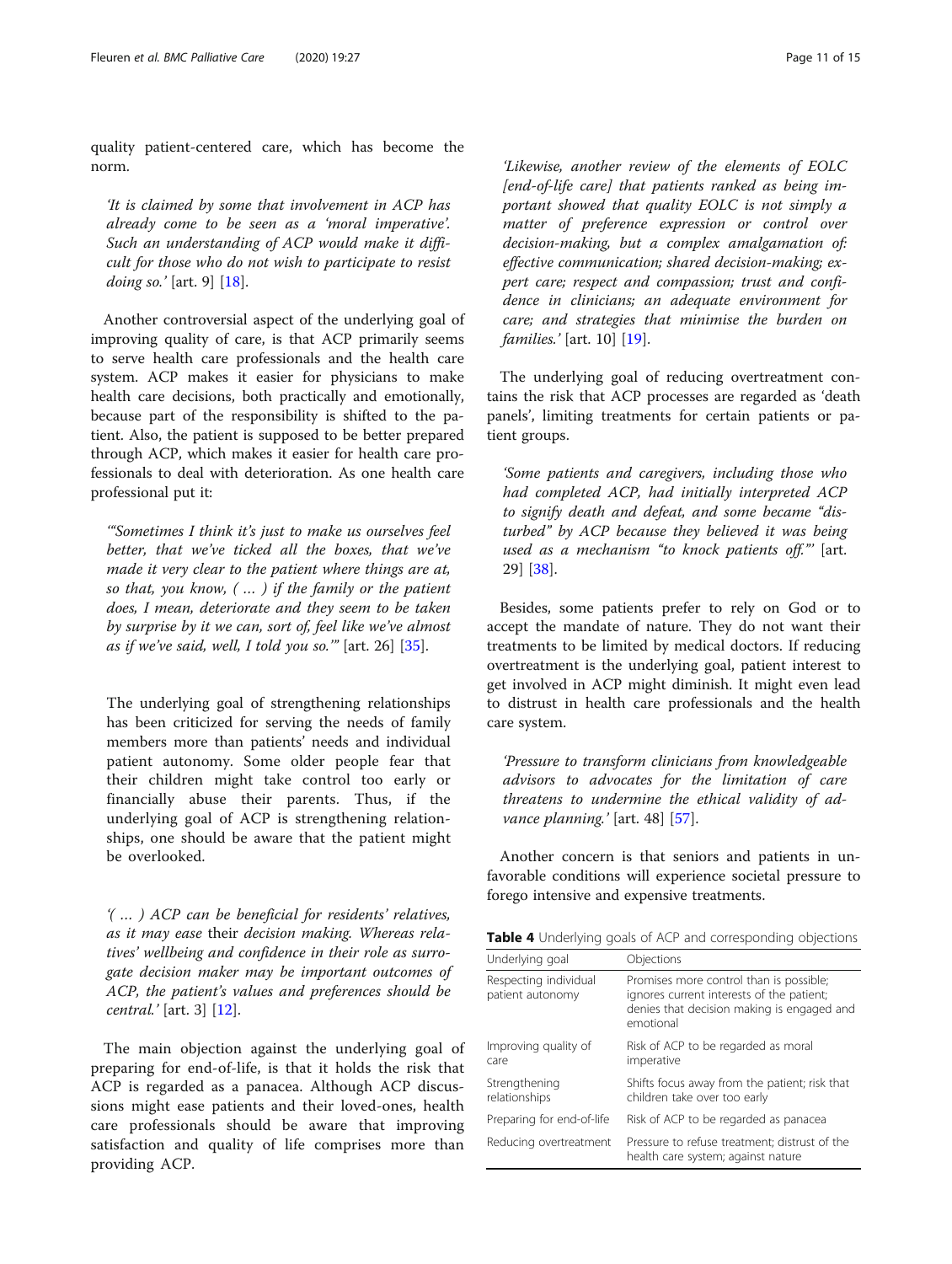'If a right to die becomes a duty to die, the living will and its progeny, the natural death act declaration, will have become a Frankenstein monster.' [art. 49] [[58\]](#page-14-0).

An overview of underlying goals and corresponding objections is given in Table [4.](#page-10-0)

# **Discussion**

This qualitative analysis of literature has explored underlying goals of advance care planning (ACP). It shows that, within scientific literature, five different underlying goals of ACP prevail. These underlying goals each comprise a set of goals that are consistent with each other and can be strived for at the same time. The underlying goals are: respecting individual patient autonomy, improving quality of care, strengthening relationships, preparing for end-of-life, and reducing overtreatment.

In clinical practice, one might strive for each of these underlying goals of ACP at the same time. It might get difficult however, if the patient insists on treatments that are not considered good quality of care by the health care providers, or if engaging family members would undermine patient autonomy. In these cases, ACP requires balancing the underlying goals and deciding which underlying goal prevails. Especially in those situations, it is important that stakeholders are aware of the different underlying goals that they might strive for with ACP. An open discussion between stakeholders (patient, surrogate, other relatives, health care provider) might clarify the relative value that they assign to each of the underlying goals, making it easier to reach consensus in the ACP process itself.

ACP has evolved in response to the difficulties of a rigid implementation of advance directives (ADs). However, the advancement from ADs to an ACP process did not take away all of the difficulties. '( …) if it turns out that few patients engage in advance care planning, this may indicate that the full range of moral concerns of patients is not captured by the present practice of advance directives or by the underlying principle of patient selfdetermination,' Joan Teno wrote back in 1994. 'Here, ethical analysis and empirical research must inform each other if our understanding is to be advanced.' [[1\]](#page-13-0) With this qualitative analysis of the literature, we confirmed that a range of moral concerns is at issue, next to patient self-determination. We augmented this understanding, identifying the underlying goals that are embraced by scientists, patients, and health care professionals whose views have been published in biomedical literature.

As we studied only a selection of articles from the extensive literature on ACP, counting the frequency of codes over time would not be informative. However, freely allocating one prevailing underlying goal of ACP to each article, it seemed to us that the underlying goals of respecting individual patient autonomy and improving quality of care prevailed in earlier years, whereas the underlying goals of improving quality of care and preparing for end-of-life were more common in recent articles. Nearly all articles which focused on specific patient groups or specific settings tended to consider ACP as a means of preparing for end-of-life. On the other hand, articles about patients from specific cultural, ethnic or religious groups, commonly challenged the assumption that respecting individual patient autonomy would be the main goal of ACP, suggesting that this goal might particularly appeal to white Americans. Further research is needed to verify if these are genuine trends.

Evaluating the five different underlying goals, one might suggest that there are in fact five distinctive variants of ACP, each with its own definition, methods, and goals. Within each variant of ACP, the interests of patients, family members, health care professionals, and society will be balanced differently. If the main underlying goal is respecting individual patient autonomy, the customer is always right. However, some health care professionals would like to take clinical circumstances and their professional standards into consideration as well, aiming at improving quality of care by providing patient-centred care. At the other hand, some patients might not be interested in this health care centred goal or fear that ACP becomes a tickbox. Aiming at preparation for end-of-life, they use ACP to discuss personal fears and values, and to be seen as a person. Some patients and their loved-ones might use ACP to show their commitment to each other, aiming at strengthening relationships. Likewise, society might have an interest, using ACP to reduce overtreatment.

In cases where the interests of all stakeholders are similar, ACP might accomplish every single underlying goal. However, in case the interests of different stakeholders conflict with each other, it might not be possible to reach all underlying goals. This might explain the difficulties in reaching consensus about one single definition, and deter-mining universal outcome measures for ACP [\[3](#page-13-0), [65](#page-14-0)].

It might be helpful for patients, health care professionals, and researchers to be clear about which variant of ACP is pursued and which of the underlying goals prevails. In this way, it would be easier to reach consensus about goals of the ACP process and to identify methods for achieving those goals as well as outcome assessment.

Additionally, specifying the underlying goals of ACP in clinical settings will help to recognize and anticipate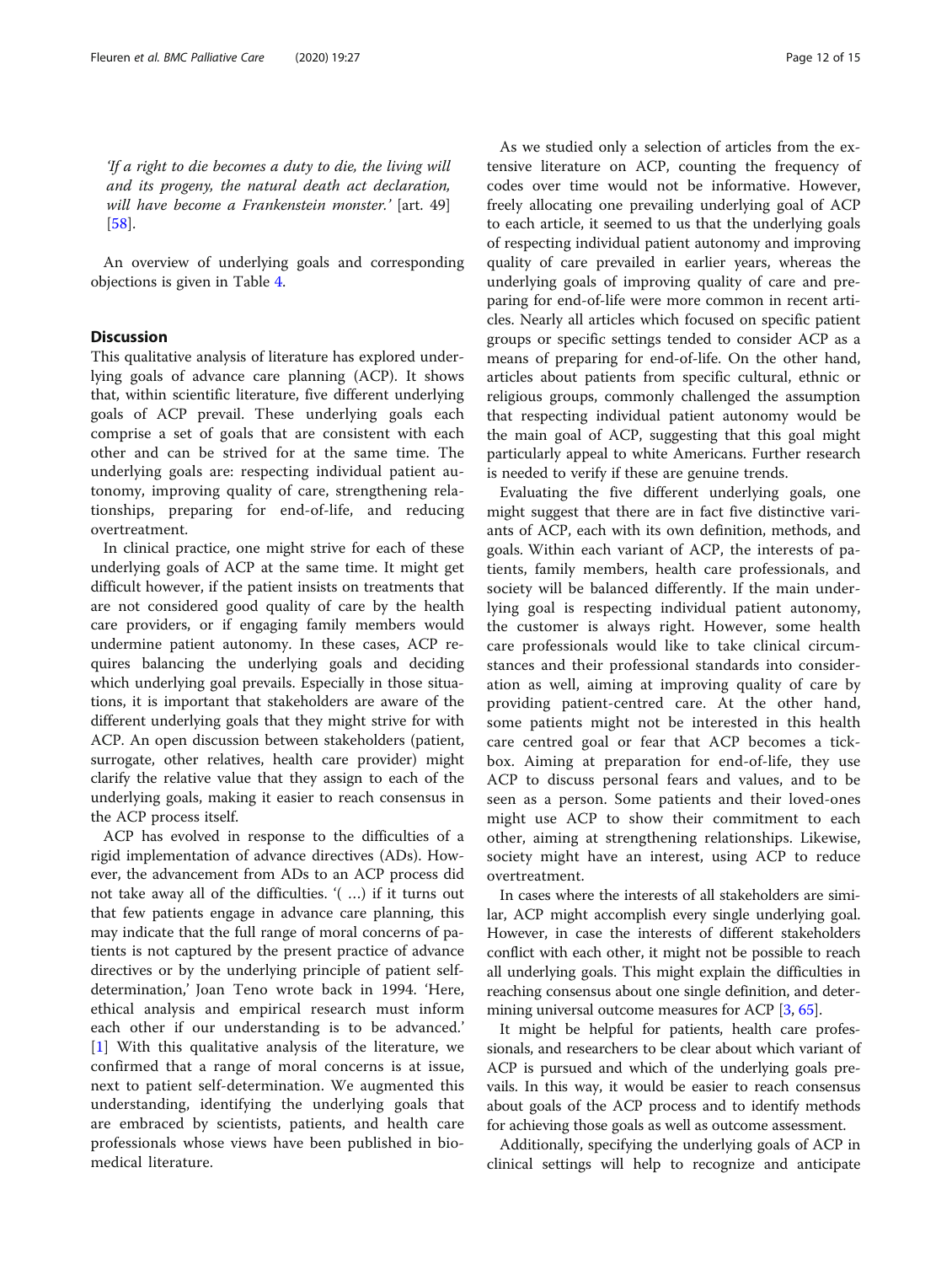<span id="page-12-0"></span>common risks associated with that particular approach of ACP. For example, if improving quality of care would be chosen as main underlying goal, the health care professional should be aware of the possibility that the patient might experience a moral pressure to keep taking part in discussions that (s)he would prefer to avoid. Weighing the potential benefits and harms, health care professionals and patients may arrive at a shared understanding of which variant of ACP would best suit their situation. This will probably make ACP more effective, or at least make patients and health care professionals less reluctant to start the conversation about this important topic.

#### Strengths and limitations

Our study shows which goals of ACP have been mentioned in scientific literature. This was based on a systematic search, which yielded ethical literature, contemplative articles, and empirical studies. We used the method of purposive sampling to make an adequate selection for further analysis and we proceeded until saturation was reached.

Scientific publications are particularly useful in studying the scientific discourse, because the phrasing is generally discussed between authors and reviewed by peers before publication. Therefore, one might expect published formulations to be a genuine representation of phrases that are accepted in the scientific debate. Moreover, because of word count limits, the density of information is high. In coding citations, we kept close to the original text, which resulted in many codes with slightly different meanings. By doing so, it was possible to distinguish different underlying goals of ACP, with their corresponding objections.

The main limitation of our study was the more or less subjective inclusion and selection of articles. Because of the heterogeneity of articles, it was difficult to find strict rules for inclusion and exclusion. For example, defining if normative aspects of ACP were 'the major topic' of an article, based on title and abstract, was not an easy task. By doing this with two researchers and discussing every article that one of us wanted to include, we tried to reduce this subjectivity.

The same applies to the selection of articles for full text analysis. This was done by two researchers, who discussed their expectations, based on title and abstract. However, we expect that other researchers would have selected roughly the same articles, as these were considered key publications. In the end, we assume that the partly selective inclusion and selection of articles did not influence the final results of our study, as we found many different codes and continued until saturation was reached. The distinction between the five underlying goals was made after analysis of 20% (37 articles) and

did not substantially change after another 10% (18 articles).

#### Conclusions

Within scientific literature, five different underlying goals of ACP prevail: respecting individual patient autonomy, improving quality of care, strengthening relationships, preparing for end-of-life, and reducing overtreatment. Negotiating which goal prevails in a specific situation, might illuminate which outcomes are in accordance with the chosen goal and which risks need to be considered. Specifying underlying goals may direct the debate on definitions, methods and preferred outcomes of ACP.

#### Supplementary information

Supplementary information accompanies this paper at [https://doi.org/10.](https://doi.org/10.1186/s12904-020-0535-1) [1186/s12904-020-0535-1.](https://doi.org/10.1186/s12904-020-0535-1)

Additional file 1: Search terms.

Additional file 2:. Codes per underlying goal.

#### Abbreviations

ACP: Advance care planning; AD: Advance directive

#### Acknowledgements

Not applicable.

#### Authors' contributions

MD, CH, MH were involved in designing the study. NF searched the databases. NF, MD, DJ, MH and CH screened abstracts for inclusion. NF and MD ranked abstracts for purposive sampling. NF coded the articles and made the code tree. NF and MD discussed the code tree and analysed the codes. NF, MD, DJ, MH and CH discussed the results and drafted the manuscript. All authors reviewed and approved the final manuscript.

#### Funding

This work was supported by the Netherlands Organisation for Health Research and Development [grant number 839120002]. The funder had no role in the design of this study, analyses, interpretation of the data, writing of the manuscript or decision to submit results.

#### Availability of data and materials

The data and analysis files of the current study are available from the corresponding author on reasonable request.

#### Ethics approval and consent to participate

Not applicable.

#### Consent for publication

Not applicable.

#### Competing interests

All authors have completed the Unified Competing Interest form and declare: this study was funded by the Netherlands Organisation for Health Research and Development, grant 839120002; no other financial relationships with any organisations that might have an interest in the submitted work in the previous 3 years, no other relationships or activities that could appear to have influenced the submitted work.

#### Author details

<sup>1</sup>General Practice & Elderly Care Medicine, Amsterdam Public Health, Amsterdam UMC, Vrije Universiteit Amsterdam, Amsterdam, The Netherlands. <sup>2</sup> Care and Public Health Research Institute, Department of Health Services Research, Maastricht University, Maastricht, The Netherlands. <sup>3</sup>CIRO, Research and Development, Horn, The Netherlands. <sup>4</sup>Epidemiology and Biostatistics,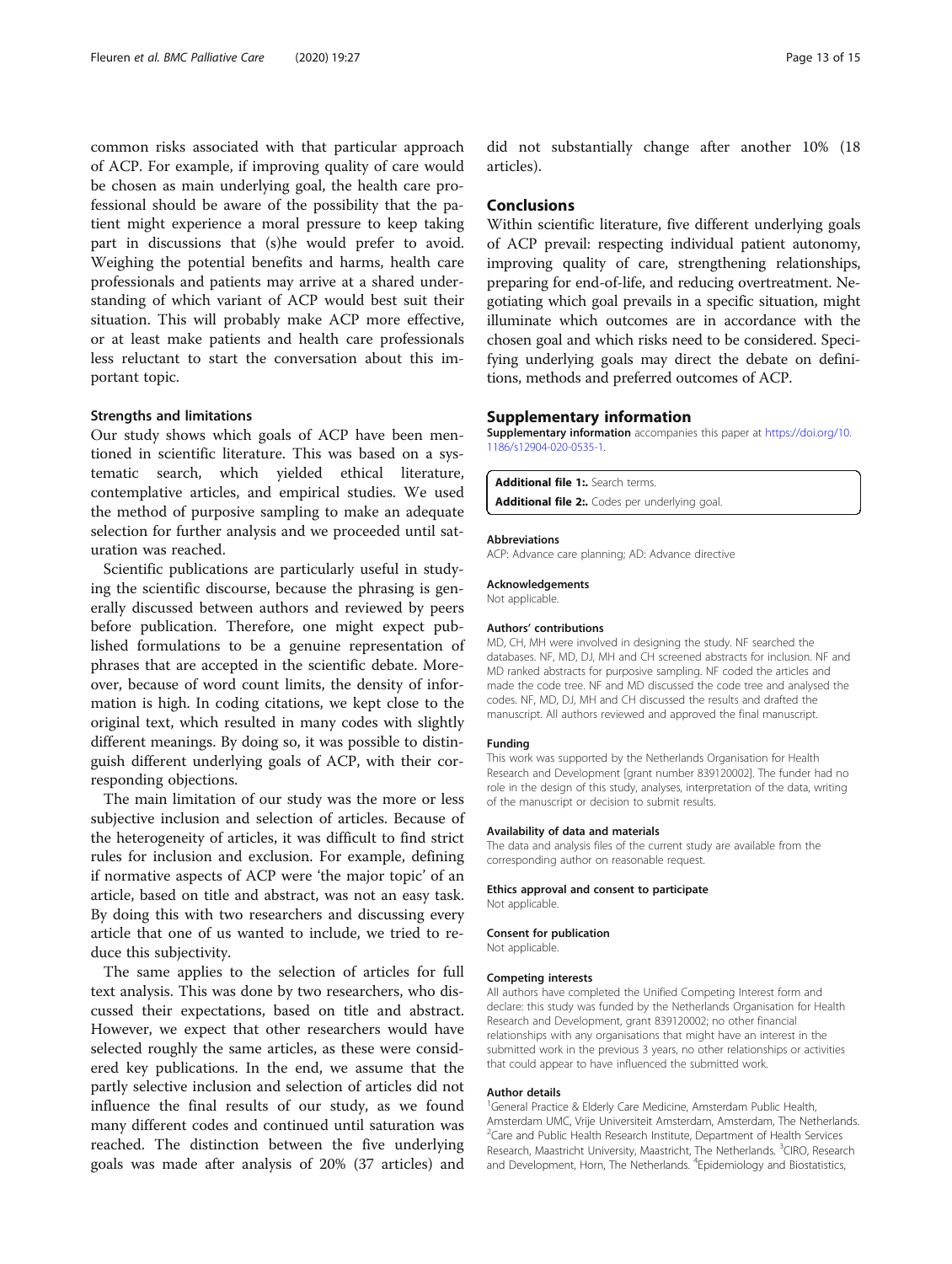<span id="page-13-0"></span>Amsterdam Public Health, Amsterdam UMC, Vrije Universiteit Amsterdam, Amsterdam, The Netherlands. <sup>5</sup>Vrije Universiteit Amsterdam, Faculty of Sociology, Amsterdam, The Netherlands.

#### Received: 19 July 2019 Accepted: 28 February 2020 Published online: 06 March 2020

#### References

- 1. Teno JM, Nelson HL, Lynn J. Advance care planning. Priorities for ethical and empirical research. Hast Cent Rep. 1994;24:S32–6.
- Sudore RL, Lum HD, You JJ, et al. Defining Advance Care Planning for Adults: A Consensus Definition From a Multidisciplinary Delphi Panel. J Pain Symptom Manage. 2017;53:821–32.e1. [https://doi.org/10.1016/j.](https://doi.org/10.1016/j.jpainsymman.2016.12.331) [jpainsymman.2016.12.331.](https://doi.org/10.1016/j.jpainsymman.2016.12.331)
- 3. Rietjens JAC, Sudore RL, Connolly M, van Delden JJ, Drickamer MA, Droger M, van der Heide A, Heyland DK, Houttekier D, Janssen DJA, Orsi L, Payne S, Seymour J, Jox RJ, Korfage IJ. European association for palliative care definition and recommendations for advance care planning: an international consensus supported by the european association for palliative care. Lancet Oncol. 2017;18:e543–51. [https://doi.org/10.1016/](https://doi.org/10.1016/S1470-2045(17)30582-X) [S1470-2045\(17\)30582-X.](https://doi.org/10.1016/S1470-2045(17)30582-X)
- 4. A controlled trial to improve care for seriously ill hospitalized patients. The study to understand prognoses and preferences for outcomes and risks of treatments (SUPPORT). The SUPPORT Principal Investigators. JAMA. 1995;274: 1591–8.
- 5. Rietjens JAC, Korfage IJ, Dunleavy L, et al. Advance care planning a multi-Centre cluster randomised clinical trial: the research protocol of the ACTION study. BMC Cancer. 2016;16:264. [https://doi.org/10.1186/s12885-016-2298-x.](https://doi.org/10.1186/s12885-016-2298-x)
- Website Respecting Choices. 2018. [www.gundersenhealth.org/respecting](http://www.gundersenhealth.org/respecting-choices)[choices.](http://www.gundersenhealth.org/respecting-choices) Accessed 16 Apr 2018.
- 7. Website Respecting Choices. 2020. [https://respectingchoices.org/how-can](https://respectingchoices.org/how-can-we-help-you/commonly-asked-questions/)[we-help-you/commonly-asked-questions/.](https://respectingchoices.org/how-can-we-help-you/commonly-asked-questions/) Accessed 20 Jan 2020.
- 8. Dixon-Woods M, Cavers D, Agarwal S, Annandale E, Arthur A, Harvey J, Hsu R, Katbamna S, Olsen R, Smith L, Riley R, Sutton AJ. Conducting a critical interpretive synthesis of the literature on access to healthcare by vulnerable groups. BMC Med Res Methodol. 2006;6:35. [https://doi.org/10.1186/1471-](https://doi.org/10.1186/1471-2288-6-35) [2288-6-35.](https://doi.org/10.1186/1471-2288-6-35)
- 9. Green J. Thorogood N. Qualitative methods for health research. 3rd ed. London: SAGE Publications Ltd; 2014. p. 121.
- 10. Kolarik RC, Arnold RM, Fischer GS, Tulsky JA. Objectives for advance care planning. J Palliat Med. 2002;5:697–704. [https://doi.org/10.1089/](https://doi.org/10.1089/109662102320880516) [109662102320880516](https://doi.org/10.1089/109662102320880516).
- 11. Hackler C. Communication through advance directives. Wien Klin Wochenschr. 2004;116:427–30. [https://doi.org/10.1007/bf03040930.](https://doi.org/10.1007/bf03040930)
- 12. Rietjens J, Korfage I, Van der Heide A. Advance care planning: not a panacea. Palliat Med. 2016;30:421–2. [https://doi.org/10.1177/](https://doi.org/10.1177/0269216316642963) [0269216316642963](https://doi.org/10.1177/0269216316642963).
- 13. Aitken PV Jr. Incorporating advance care planning into family practice. Am Fam Physician. 1999;59:605–12.
- 14. Hammes BJ. What does it take to help adults successfully plan for future medical decisions? J Palliat Med. 2001;4:453–6. [https://doi.org/10.1089/](https://doi.org/10.1089/109662101753381584) [109662101753381584](https://doi.org/10.1089/109662101753381584).
- 15. Perkins HS. Controlling death: the false promise of advance directives. Ann Intern Med. 2007;147:51–7. [https://doi.org/10.7326/0003-4819-147-1-](https://doi.org/10.7326/0003-4819-147-1-200707030-00008) [200707030-00008.](https://doi.org/10.7326/0003-4819-147-1-200707030-00008)
- 16. Schicktanz S. Interpreting advance directives: ethical considerations of the interplay between personal and cultural identity. Health Care Anal. 2009;17: 158–71. <https://doi.org/10.1007/s10728-009-0118-z>.
- 17. Sudore RL, Fried TR. Redefining the "planning" in advance care planning: preparing for end-of-life decision making. Ann Intern Med. 2010;153:256–61. [https://doi.org/10.7326/0003-4819-153-4-201008170-00008.](https://doi.org/10.7326/0003-4819-153-4-201008170-00008)
- 18. Robins-Browne K, Palmer V, Komesaroff P. An unequivocal good? Acknowledging the complexities of advance care planning. Intern Med J. 2014;44:957–60. [https://doi.org/10.1111/imj.12556.](https://doi.org/10.1111/imj.12556)
- 19. Johnson S, Kerridge I, Butow PN, Tattersall MHN. Advance care planning: is quality end of life care really that simple? Intern Med J. 2017;47:390–4. [https://doi.org/10.1111/imj.13389.](https://doi.org/10.1111/imj.13389)
- 20. Van Delden JJM. Het doel van 'advance care planning' [the objective of advance care planning]. Ned Tijdschr Geneeskd. 2017;161:D1981.
- 21. Vogel L. End-of-life planning framework calls for fewer checklists. CMAJ. 2011;183:33. <https://doi.org/10.1503/cmaj.109-3746>.
- 22. Wheatley VJ, Smith JC, Finlay IG. Ethical issues in palliative care. Medicine (United Kingdom). 2015;43:742–4.
- 23. Song MK, Ward SE, Lin FC, Hamilton JB, Hanson LC, Hladik GA, Fine JP. Racial differences in outcomes of an advance care planning intervention for dialysis patients and their surrogates. J Palliat Med. 2016;19:134–42. [https://](https://doi.org/10.1089/jpm.2015.0232) [doi.org/10.1089/jpm.2015.0232](https://doi.org/10.1089/jpm.2015.0232).
- 24. Asai A, Fukuhara S, Inoshita O, Miura Y, Tanabe N, Kurokawa K. Medical decisions concerning the end of life: a discussion with Japanese physicians. J Med Ethics. 1997;23:323–7. <https://doi.org/10.1136/jme.23.5.323>.
- 25. Perkins HS, Geppert CMA, Gonzales A, Cortez JD, Hazuda HP. Crosscultural similarities and differences in attitudes about advance care planning. J Gen Intern Med. 2002;17:48–57. [https://doi.org/10.1046/j.](https://doi.org/10.1046/j.1525-1497.2002.01032.x) [1525-1497.2002.01032.x](https://doi.org/10.1046/j.1525-1497.2002.01032.x).
- 26. Ko E, Berkman CS. Advance directives among Korean American older adults: knowledge, attitudes, and behavior. J Gerontol Soc Work. 2012;55:484–502. [https://doi.org/10.1080/01634372.2012.667523.](https://doi.org/10.1080/01634372.2012.667523)
- 27. Wicher C, Meeker M. What influences African American end-of-life preferences? J Health Care Poor Underserved. 2012;23:28–58. [https://doi.](https://doi.org/10.1353/hpu.2012.0027) [org/10.1353/hpu.2012.0027](https://doi.org/10.1353/hpu.2012.0027).
- 28. Singer PA, Martin DK, Lavery JV, Thiel EC, Kelner M, Mendelssohn DC. Reconceptualizing advance care planning from the patient's perspective. Arch Intern Med. 1998;158:879–84. [https://doi.org/10.1001/archinte.158.8.](https://doi.org/10.1001/archinte.158.8.879) [879.](https://doi.org/10.1001/archinte.158.8.879)
- 29. Robinson CA. Advance care planning: re-visioning our ethical approach. Can J Nurs Res. 2011;43:18–37.
- 30. Jeong SY, McMillan M, Higgins I. Gerotranscendence: the phenomenon of advance care planning. J Relig Spiritual Aging. 2012;24:146–63.
- 31. Sudore RL, Lum HD, You JJ, Hanson LC, Meier DE, Pantilat SZ, Matlock DD, Rietjens JAC, Korfage IJ, Ritchie CS, Kutner JS, Teno JM, Thomas J, McMahan RD, Heyland DK. Defining Advance Care Planning for Adults: A Consensus Definition From a Multidisciplinary Delphi Panel. J Pain Symptom Manage. 2017;53:821–32.e1. [https://doi.org/10.1016/j.jpainsymman.2016.12.331.](https://doi.org/10.1016/j.jpainsymman.2016.12.331)
- 32. Rhee JJ, Zwar NA, Kemp LA. Advance care planning and interpersonal relationships: a two-way street. Fam Pract. 2013;30:219–26. [https://doi.org/](https://doi.org/10.1093/fampra/cms063) [10.1093/fampra/cms063.](https://doi.org/10.1093/fampra/cms063)
- 33. Michael N, O'Callaghan C, Sayers E. Managing 'shades of grey': a focus group study exploring community-dwellers' views on advance care planning in older people. BMC Palliat Care. 2017;16:1–9. [https://doi.org/10.](https://doi.org/10.1186/s12904-016-0175-7) [1186/s12904-016-0175-7](https://doi.org/10.1186/s12904-016-0175-7).
- 34. Martin DK, Thiel EC, Singer PA. A new model of advance care planning: observations from people with HIV. Arch Intern Med. 1999;159:86–92.
- 35. Johnson SB, Butow PN, Kerridge I, Tattersall MHN. Patient autonomy and advance care planning: a qualitative study of oncologist and palliative care physicians' perspectives. Support Care Cancer. 2018;26:565–74. [https://doi.](https://doi.org/10.1007/s00520-017-3867-5) [org/10.1007/s00520-017-3867-5](https://doi.org/10.1007/s00520-017-3867-5).
- 36. Loggers ET, Lee S, Chilson K, Back AL, Block S, Loberiza FR. Advance care planning among hematopoietic cell transplant patients and bereaved caregivers. Bone Marrow Transplant. 2014;49:1317–22. [https://doi.org/10.](https://doi.org/10.1038/bmt.2014.152) [1038/bmt.2014.152.](https://doi.org/10.1038/bmt.2014.152)
- 37. Thoresen L, Lillemoen L. "I just think that we should be informed" a qualitative study of family involvement in advance care planning in nursing homes. BMC Med Ethics. 2016;17:72. [https://doi.org/10.1186/s12910-016-](https://doi.org/10.1186/s12910-016-0156-7) [0156-7.](https://doi.org/10.1186/s12910-016-0156-7)
- 38. Sellars M, Clayton JM, Morton RL, Luckett T, Silvester W, Spencer L, Pollock CA, Walker RG, Kerr PG, Tong A. An interview study of patient and caregiver perspectives on advance care planning in ESRD. Am J Kidney Dis. 2018;71: 216–24. <https://doi.org/10.1053/j.ajkd.2017.07.021>.
- 39. Johnson S, Butow P, Kerridge I, Tattersall M. Advance care planning for cancer patients: a systematic review of perceptions and experiences of patients, families, and healthcare providers. Psychooncology. 2016;25:362– 86. <https://doi.org/10.1002/pon.3926>.
- 40. Mehlis K, Winkler EC. Ethical analysis of life-prolonging treatment: for protection of self-determination and protection against overtreatment. Onkologe. 2016;22:844.
- 41. Llewellyn R, Jaye C, Egan R, Cunningham W, Young J, Radue P. Living into death: a case for an iterative, fortified and cross-sector approach to advance care planning. Anthropol Med. 2017;24:350–65. [https://doi.org/10.1080/](https://doi.org/10.1080/13648470.2017.1285000) [13648470.2017.1285000.](https://doi.org/10.1080/13648470.2017.1285000)
- 42. Sanchez-Gonzalez MA. Advance directives outside the USA: are they the best solution everywhere? Theor Med. 1997;18:283–301. [https://doi.org/10.](https://doi.org/10.1023/a:1005765528043) [1023/a:1005765528043.](https://doi.org/10.1023/a:1005765528043)